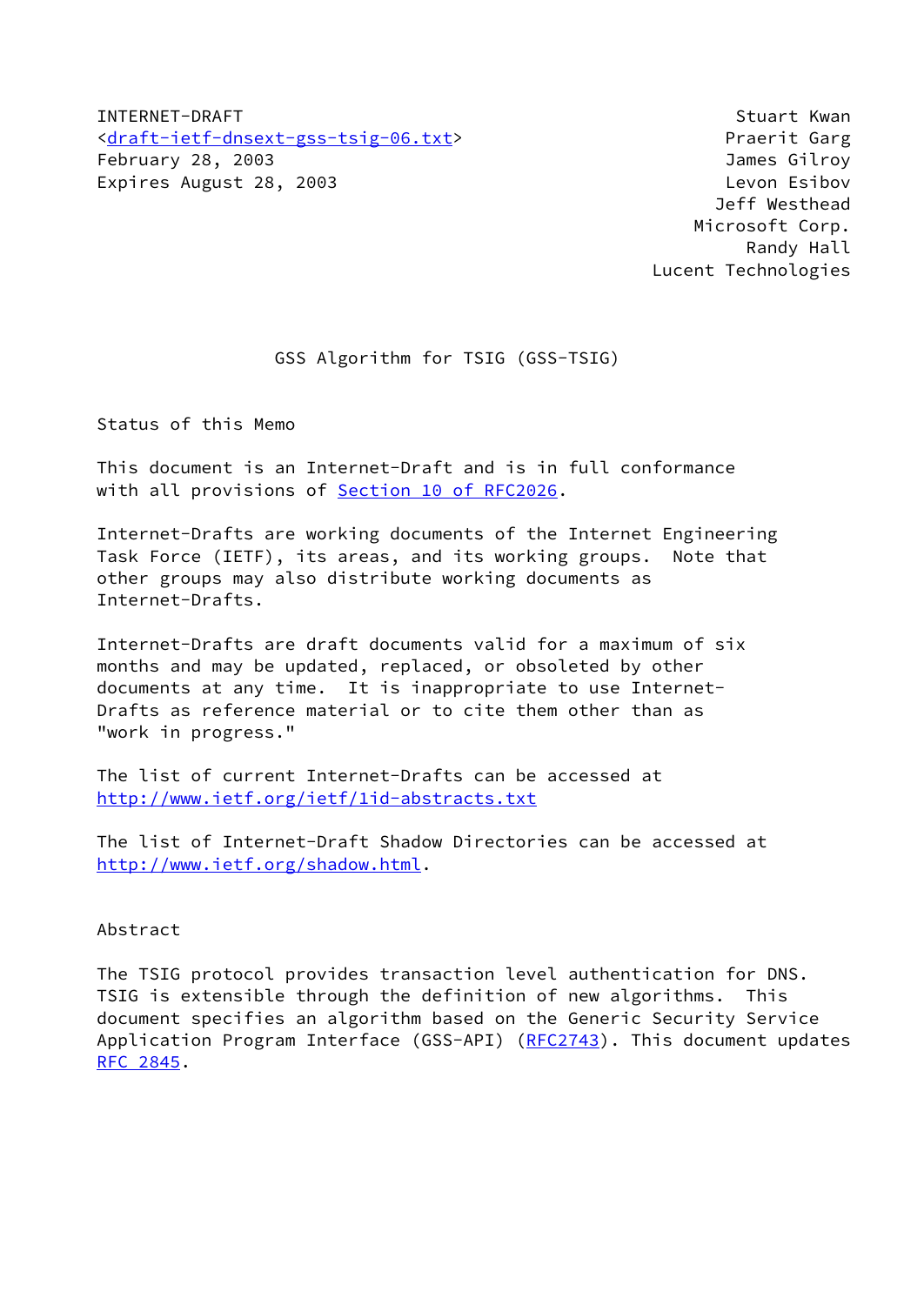## <span id="page-1-0"></span>INTERNET-DRAFT GSS-TSIG February 28, 2003

# Table of Contents

| 2.2: Modifications to the TSIG protocol (RFC 2845)4    |  |
|--------------------------------------------------------|--|
|                                                        |  |
|                                                        |  |
|                                                        |  |
|                                                        |  |
|                                                        |  |
|                                                        |  |
|                                                        |  |
|                                                        |  |
|                                                        |  |
|                                                        |  |
|                                                        |  |
|                                                        |  |
|                                                        |  |
|                                                        |  |
|                                                        |  |
| 5.1: Sending a Signed Message - Call GSS_GetMIC14      |  |
| 5.2: Verifying a Signed Message - Call GSS_VerifyMIC15 |  |
|                                                        |  |
| 7:                                                     |  |
| 8:                                                     |  |
|                                                        |  |
|                                                        |  |
|                                                        |  |

# <span id="page-1-1"></span>[1](#page-1-1). Introduction

The Secret Key Transaction Authentication for DNS (TSIG) [[RFC2845](https://datatracker.ietf.org/doc/pdf/rfc2845)] protocol was developed to provide a lightweight authentication and integrity of messages between two DNS entities, such as client and server or server and server. TSIG can be used to protect dynamic update messages, authenticate regular message or to off-load complicated DNSSEC [\[RFC2535](https://datatracker.ietf.org/doc/pdf/rfc2535)] processing from a client to a server and still allow the client to be assured of the integrity of the answers.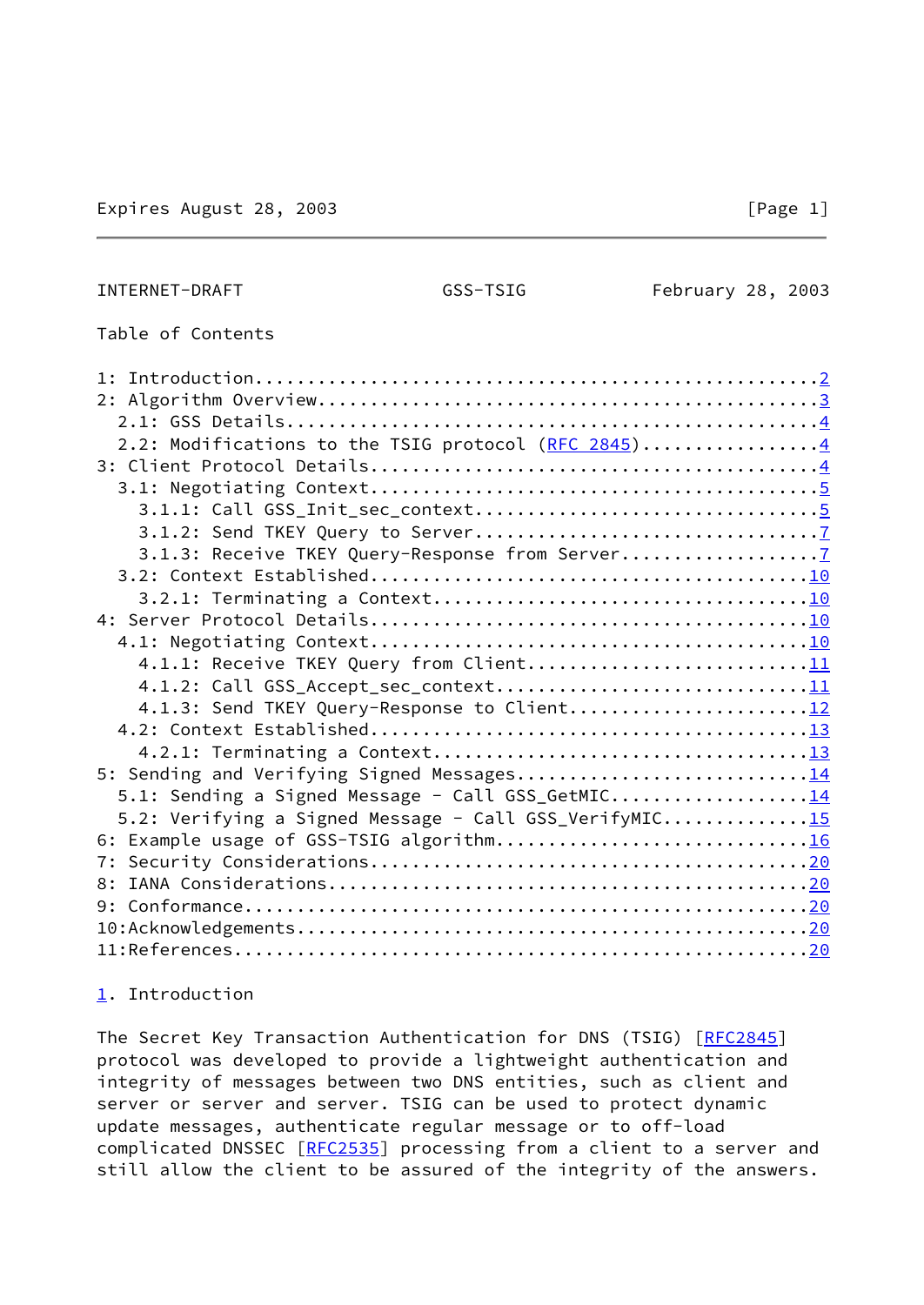The TSIG protocol [\[RFC2845](https://datatracker.ietf.org/doc/pdf/rfc2845)] is extensible through the definition of new algorithms. This document specifies an algorithm based on the Generic Security Service Application Program Interface (GSS-API) [[RFC2743](https://datatracker.ietf.org/doc/pdf/rfc2743)]. GSS-API is a framework that provides an abstraction of security to the application protocol developer. The security services offered can include authentication, integrity, and confidentiality.

The GSS-API framework has several benefits:  $*$  Mechanism and protocol independence. The underlying mechanisms that realize the security services can be negotiated on the fly and varied over time. For example, a client and server MAY use Kerberos [[RFC1964\]](https://datatracker.ietf.org/doc/pdf/rfc1964) for one transaction, whereas that same server MAY use SPKM [\[RFC2025](https://datatracker.ietf.org/doc/pdf/rfc2025)] with a different client.

Expires August 28, 2003 **[Page 2]** [Page 2]

<span id="page-2-0"></span>INTERNET-DRAFT GSS-TSIG February 28, 2003

 $*$  The protocol developer is removed from the responsibility of creating and managing a security infrastructure. For example, the developer does not need to create new key distribution or key management systems. Instead the developer relies on the security service mechanism to manage this on its behalf.

The scope of this document is limited to the description of an authentication mechanism only. It does not discuss and/or propose an authorization mechanism. Readers that are unfamiliar with GSS-API concepts are encouraged to read the characteristics and concepts section of [\[RFC2743](https://datatracker.ietf.org/doc/pdf/rfc2743)] before examining this protocol in detail. It is also assumed that the reader is familiar with [[RFC2845](https://datatracker.ietf.org/doc/pdf/rfc2845)], [\[RFC2930](https://datatracker.ietf.org/doc/pdf/rfc2930)], [\[RFC1034](https://datatracker.ietf.org/doc/pdf/rfc1034)] and [\[RFC1035](https://datatracker.ietf.org/doc/pdf/rfc1035)].

The key words "MUST", "MUST NOT", "REQUIRED", "SHOULD", "SHOULD NOT", "RECOMMENDED", and "MAY" in this document are to be interpreted as described in [RFC 2119](https://datatracker.ietf.org/doc/pdf/rfc2119) [[RFC2119\]](https://datatracker.ietf.org/doc/pdf/rfc2119).

# <span id="page-2-1"></span>[2](#page-2-1). Algorithm Overview

In GSS, client and server interact to create a "security context". The security context can be used to create and verify transaction signatures on messages between the two parties. A unique security context is required for each unique connection between client and server.

Creating a security context involves a negotiation between client and server. Once a context has been established, it has a finite lifetime for which it can be used to secure messages. Thus there are three states of a context associated with a connection: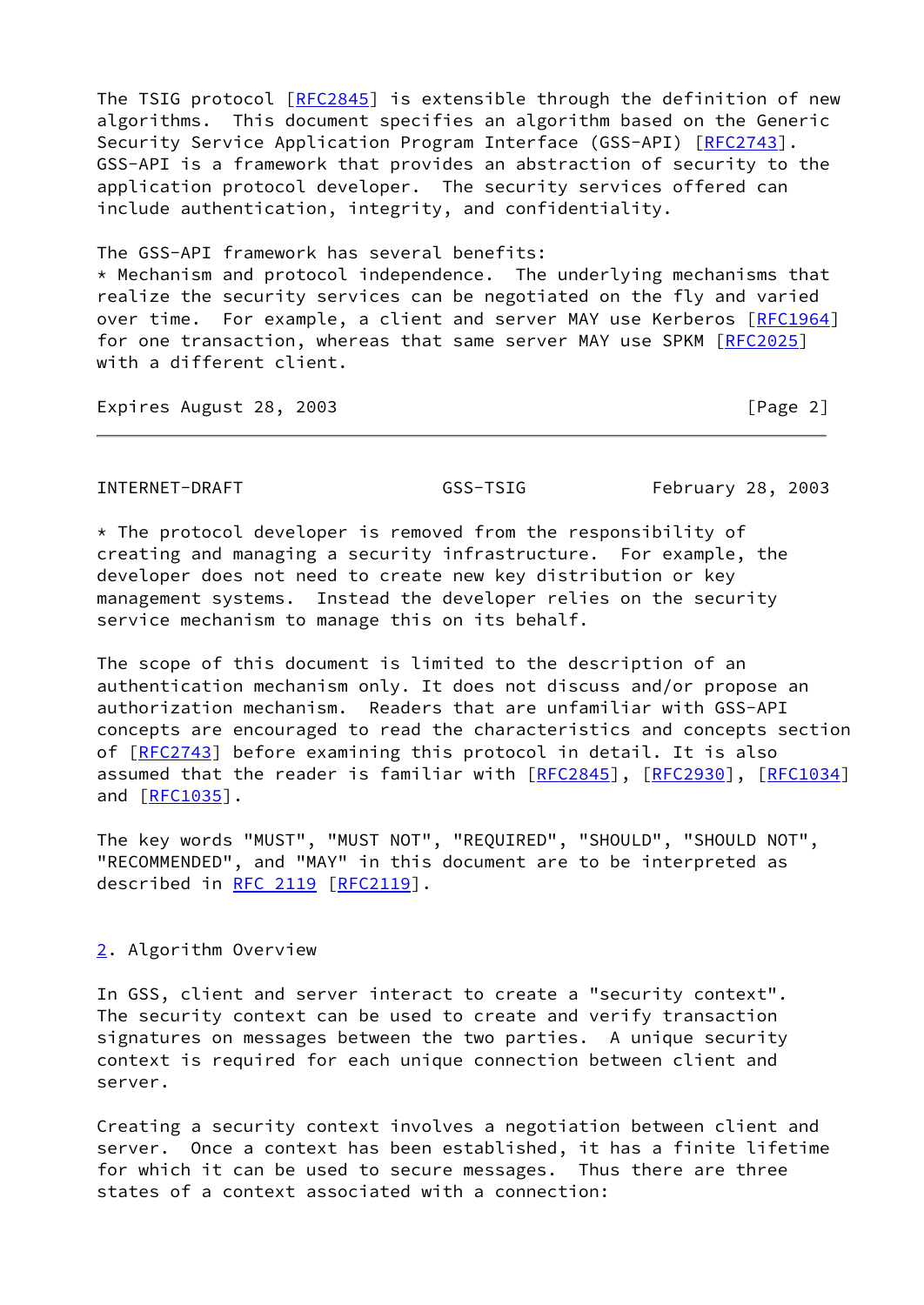

Expires August 28, 2003 **Expires** August 28, 2003

<span id="page-3-0"></span>INTERNET-DRAFT GSS-TSIG February 28, 2003

Every connection begins in the uninitialized state.

<span id="page-3-1"></span>[2.1](#page-3-1) GSS Details

Client and server MUST be locally authenticated and have acquired default credentials before using this protocol as specified in Section 1.1.1 "Credentials" in [RFC 2743 \[RFC2743](https://datatracker.ietf.org/doc/pdf/rfc2743)].

The GSS-TSIG algorithm consists of two stages:

<span id="page-3-2"></span> $I$ . Establish security context. The Client and Server use the GSS\_Init\_sec\_context and GSS\_Accept\_sec\_context APIs to generate the tokens that they pass to each other using [\[RFC2930](https://datatracker.ietf.org/doc/pdf/rfc2930)] as a transport mechanism.

II. Once the security context is established it is used to generate and verify signatures using GSS\_GetMIC and GSS\_VerifyMIC APIs. These signatures are exchanged by the Client and Server as a part of the TSIG records exchanged in DNS messages sent between the Client and Server, as described in [\[RFC2845](https://datatracker.ietf.org/doc/pdf/rfc2845)].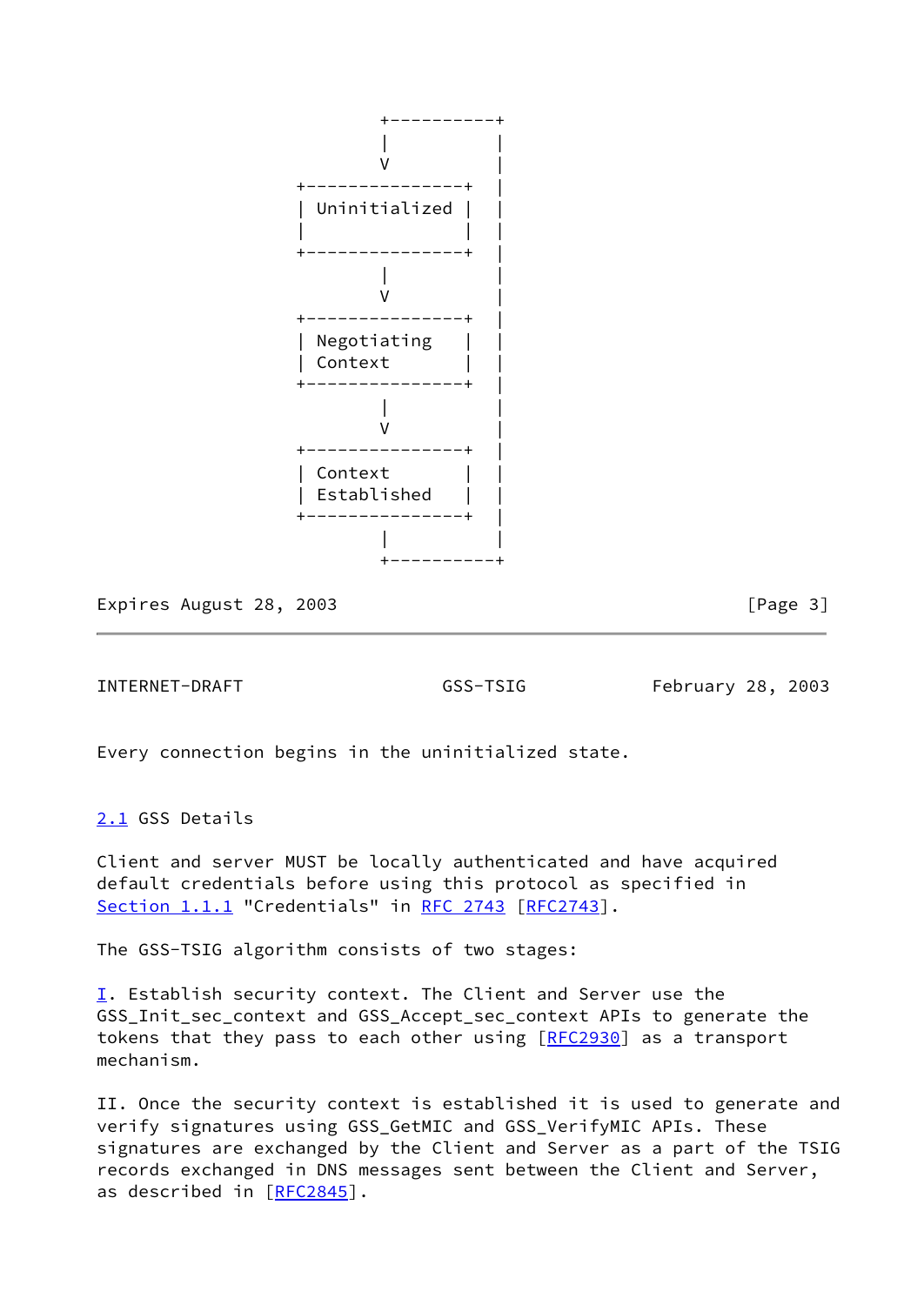<span id="page-4-1"></span>[2.2](#page-4-1) Modifications to the TSIG protocol [\(RFC 2845](https://datatracker.ietf.org/doc/pdf/rfc2845))

Modification to [RFC 2845](https://datatracker.ietf.org/doc/pdf/rfc2845) allows use of TSIG through signing server's response in an explicitly specified place in multi message exchange between two DNS entities even if client's request wasn't signed.

Specifically Section [4.2 of RFC 2845](https://datatracker.ietf.org/doc/pdf/rfc2845#section-4.2) MUST be modified as follows.

Replace: "The server MUST not generate a signed response to an unsigned request."

# With:

"The server MUST not generate a signed response to an unsigned request, except in case of response to client's unsigned TKEY query if secret key is established on server side after server processed client's query. Signing responses to unsigned TKEY queries MUST be explicitly specified in the description of an individual secret key establishment algorithm."

# <span id="page-4-2"></span>[3](#page-4-2). Client Protocol Details

A unique context is required for each server to which the client sends secure messages. A context is identified by a context handle. A client maintains a mapping of servers to handles,

(target\_name, key\_name, context\_handle)

Expires August 28, 2003 **Expires** August 28, 2003

<span id="page-4-0"></span>INTERNET-DRAFT GSS-TSIG February 28, 2003

The value key name also identifies a context handle. The key name is the owner name of the TKEY and TSIG records sent between a client and a server to indicate to each other which context MUST be used to process the current request.

DNS client and server MAY use various underlying security mechanisms to establish security context as described in sections [3](#page-4-2) and [4.](#page-11-1) At the same time, in order to guarantee interoperability between DNS clients and servers that support GSS-TSIG it is REQUIRED that security mechanism used by client enables use of Kerberos v5 (see [Section 9](#page-22-1) for more information).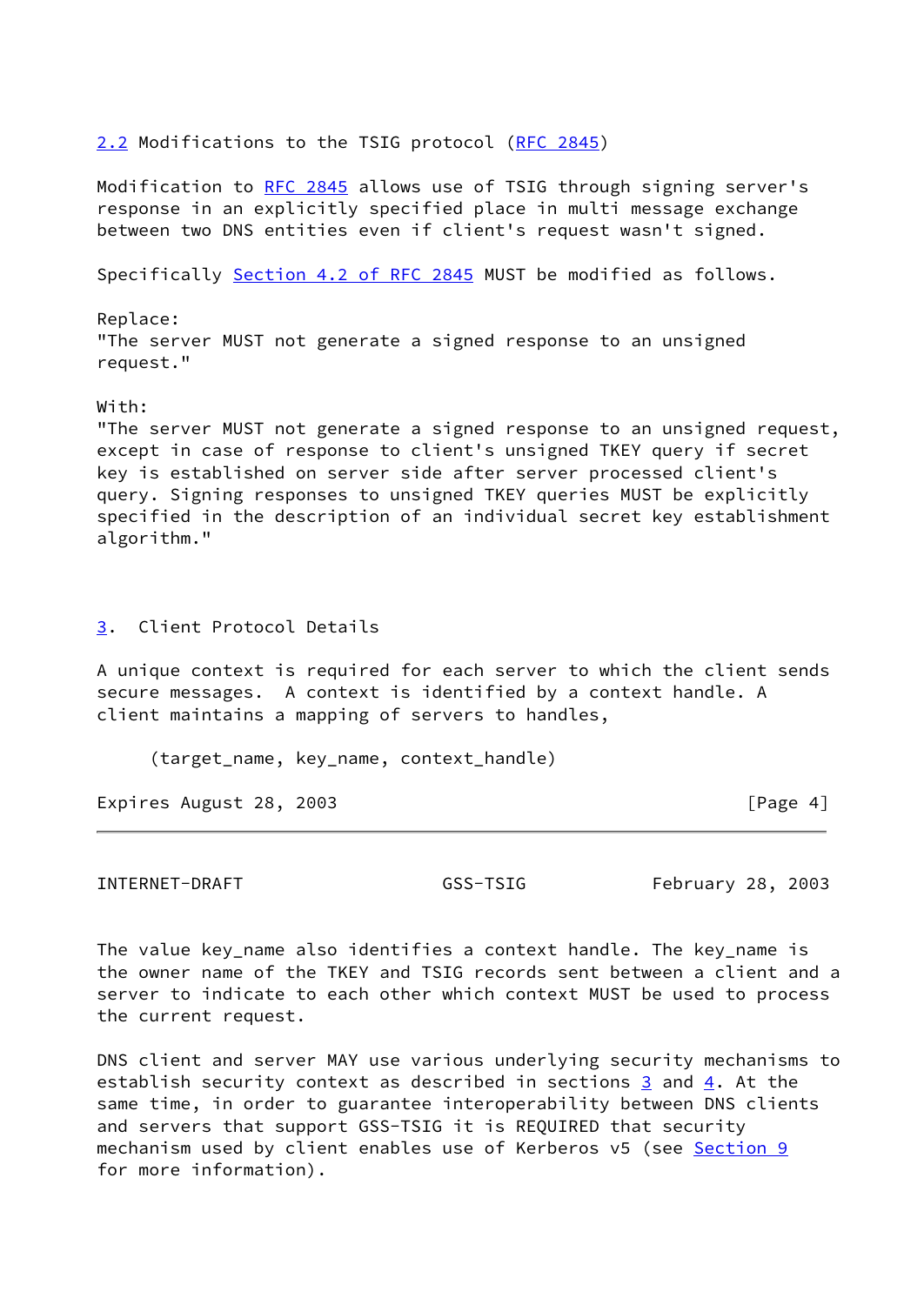## <span id="page-5-0"></span>[3.1](#page-5-0) Negotiating Context

In GSS, establishing a security context involves the passing of opaque tokens between the client and the server. The client generates the initial token and sends it to the server. The server processes the token and if necessary, returns a subsequent token to the client. The client processes this token, and so on, until the negotiation is complete. The number of times the client and server exchange tokens depends on the underlying security mechanism. A completed negotiation results in a context handle.

The TKEY resource record [[RFC2930](https://datatracker.ietf.org/doc/pdf/rfc2930)] is used as the vehicle to transfer tokens between client and server. The TKEY record is a general mechanism for establishing secret keys for use with TSIG. For more information, see [[RFC2930](https://datatracker.ietf.org/doc/pdf/rfc2930)].

# <span id="page-5-1"></span>[3.1.1](#page-5-1) Call GSS\_Init\_sec\_context

To obtain the first token to be sent to a server, a client MUST call GSS\_Init\_sec\_context API. The following input parameters MUST be used. The outcome of the call is

indicated with the output values below. Consult Sections 2.2.1 "GSS\_Init\_sec\_context call" of [\[RFC2743](https://datatracker.ietf.org/doc/pdf/rfc2743)] for syntax definitions.

## INPUTS

| CREDENTIAL HANDLE claimant_cred_handle = NULL (NULL specifies "use             |  |
|--------------------------------------------------------------------------------|--|
| default"). Client MAY instead specify some other valid handle                  |  |
| to its credentials.                                                            |  |
| CONTEXT HANDLE input_context_handle<br>$= 0$                                   |  |
| = "DNS@ <target_server_name>"<br/>INTERNAL NAME targ_name</target_server_name> |  |
| OBJECT IDENTIFIER mech_type<br>= Underlying security                           |  |
| mechanism chosen by implementers. To guarantee                                 |  |
| interoperability of the implementations of the GSS-TSIG                        |  |
| mechanism client MUST specify a valid underlying security                      |  |
| mechanism that enables use of Kerberos v5 (see Section 9 for                   |  |
| more information).                                                             |  |
| OCTET STRING input_token<br>$= NULL$                                           |  |
| replay_det_req_flag<br>$=$ TRUE<br><b>BOOLEAN</b>                              |  |

Expires August 28, 2003 **Expires** August 28, 2003

INTERNET-DRAFT GSS-TSIG February 28, 2003

| <b>BOOLEAN</b> | mutual_req_flag   | $=$ TRUE  |
|----------------|-------------------|-----------|
| <b>BOOLEAN</b> | deleg_req_flag    | $=$ TRUE  |
| <b>BOOLEAN</b> | sequence_req_flag | $=$ TRUE  |
| <b>BOOLEAN</b> | anon_req_flag     | $=$ FALSE |
|                |                   |           |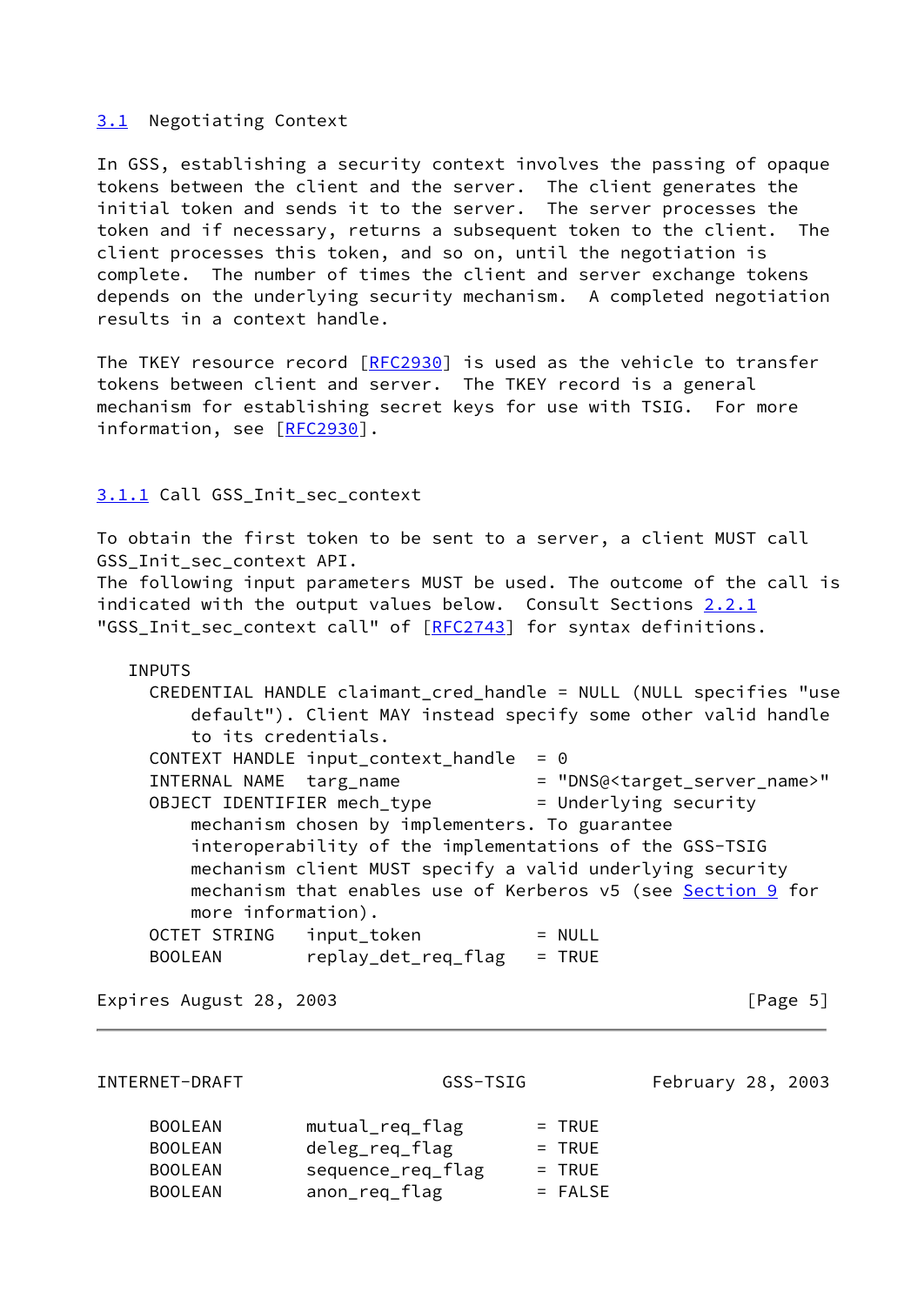BOOLEAN integ\_req\_flag = TRUE INTEGER lifetime req  $= 0$  (0 requests a default value). Client MAY instead specify another upper bound for the lifetime of the context to be established in seconds. OCTET STRING chan bindings = Any valid channel bindings as specified in **Section 1.1.6** "Channel Bindings" in [[RFC2743](https://datatracker.ietf.org/doc/pdf/rfc2743)] **OUTPUTS**  INTEGER major\_status CONTEXT HANDLE output\_context\_handle OCTET STRING output\_token BOOLEAN replay\_det\_state BOOLEAN mutual state INTEGER minor\_status OBJECT IDENTIFIER mech\_type BOOLEAN deleg state BOOLEAN sequence state BOOLEAN anon\_state BOOLEAN trans state BOOLEAN prot\_ready\_state BOOLEAN conf\_avail BOOLEAN integ\_avail INTEGER lifetime\_rec

If returned major\_status is set to one of the following errors

 GSS\_S\_DEFECTIVE\_TOKEN GSS\_S\_DEFECTIVE\_CREDENTIAL GSS\_S\_BAD\_SIG (GSS\_S\_BAD\_MIC) GSS\_S\_NO\_CRED GSS\_S\_CREDENTIALS\_EXPIRED GSS\_S\_BAD\_BINDINGS GSS\_S\_OLD\_TOKEN GSS\_S\_DUPLICATE\_TOKEN GSS\_S\_NO\_CONTEXT GSS\_S\_BAD\_NAMETYPE GSS\_S\_BAD\_NAME GSS\_S\_BAD\_MECH GSS\_S\_FAILURE

then the the client MUST abandon the algorithm and MUST NOT use the GSS-TSIG algorithm to establish this security contex. This document does not prescribe which other mechanism could be used to establish a security context. Next time when this client needs to establish security context, the client MAY use GSS-TSIG algorithm.

Success values of major\_status are GSS\_S\_CONTINUE\_NEEDED and GSS\_S\_COMPLETE. The exact success code is important during later processing.

Expires August 28, 2003 **Expires** August 28, 2003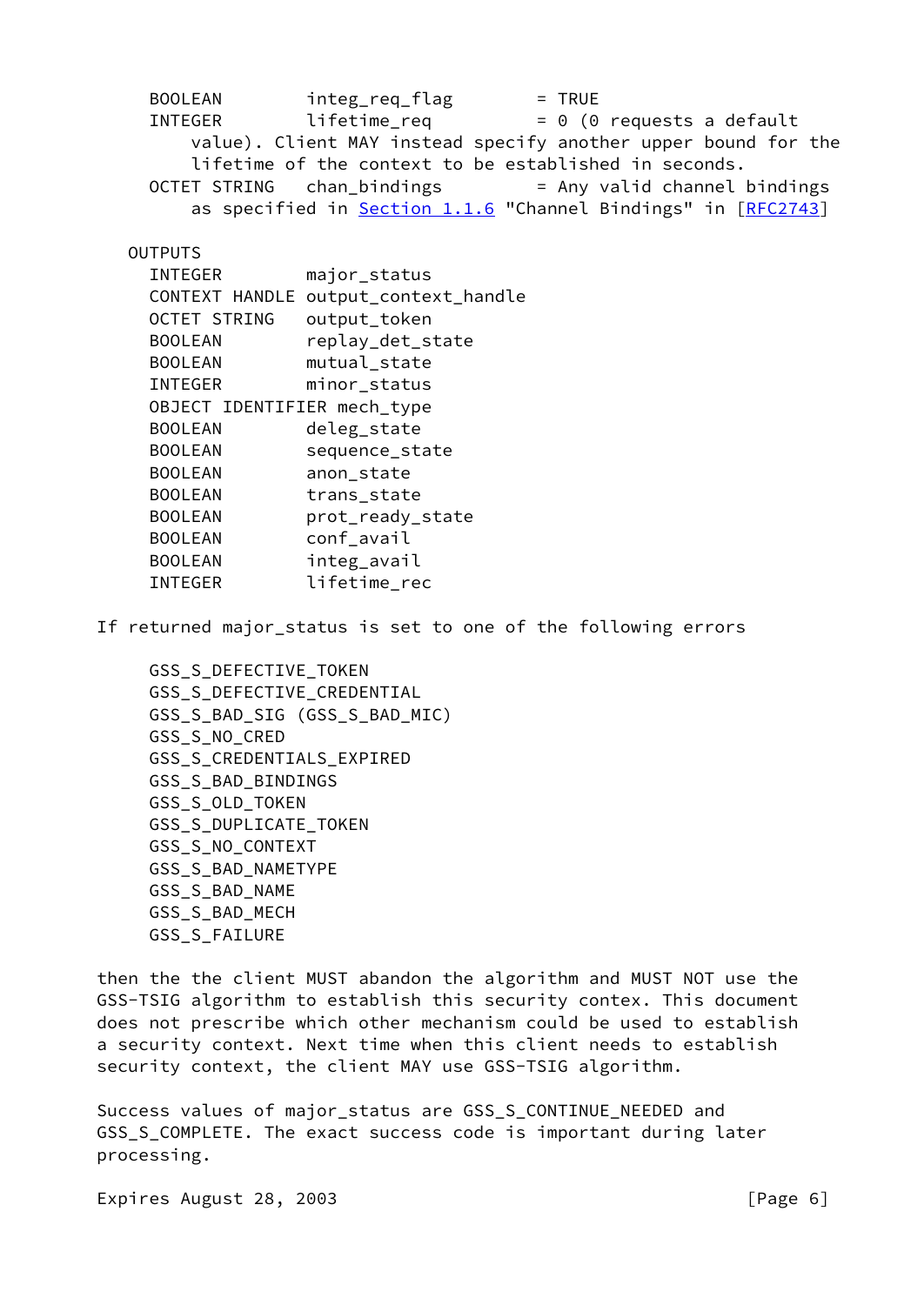<span id="page-7-0"></span>INTERNET-DRAFT GSS-TSIG February 28, 2003

The values of replay\_det\_state and mutual\_state indicate if the security package provides replay detection and mutual authentication, respectively. If returned major status is GSS S COMPLETE AND one or both of these values are FALSE, the client MUST abandon this algorithm.

Client's behavior MAY depend on other OUTPUT parameters according to the policy local to the client.

The handle output\_context\_handle is unique to this negotiation and is stored in the client's mapping table as the context\_handle that maps to target\_name.

# <span id="page-7-1"></span>[3.1.2](#page-7-1) Send TKEY Query to Server

An opaque output\_token returned by GSS\_Init\_sec\_context is transmitted to the server in a query request with QTYPE=TKEY. The token itself will be placed in a Key Data field of the RDATA field in the TKEY resource record in the additional records section of the query. The owner name of the TKEY resource record set queried for and the owner name of the supplied TKEY resource record in the additional records section MUST be the same. This name uniquely identifies the security context to both the client and server, and thus the client SHOULD use a value which is globally unique as described in [[RFC2930](https://datatracker.ietf.org/doc/pdf/rfc2930)]. To achieve global uniqueness, the name MAY contain a UUID/GUID [ISO11578].

| TKEY Record    |                                                            |
|----------------|------------------------------------------------------------|
|                | NAME = client-generated globally unique domain name string |
|                | (as described in [RFC2930])                                |
| RDATA          |                                                            |
| Algorithm Name | $=$ gss-tsig                                               |
| Mode           | $= 3$ (GSS-API negotiation - per $[REC2930]$ )             |
| Key Size       | = size of output_token in octets                           |
| Key Data       | = output_token                                             |

The remaining fields in the TKEY RDATA, i.e. Inception, Expiration, Error, Other Size and Data Fields, MUST be set according to [\[RFC2930](https://datatracker.ietf.org/doc/pdf/rfc2930)].

The query is transmitted to the server.

Note: if the original client call to GSS\_Init\_sec\_context returned any major status other than GSS S CONTINUE NEEDED or GSS S COMPLETE, then the client MUST NOT send TKEY query. Client's behavior in this case is described above in [Section 3.1.1](#page-5-1).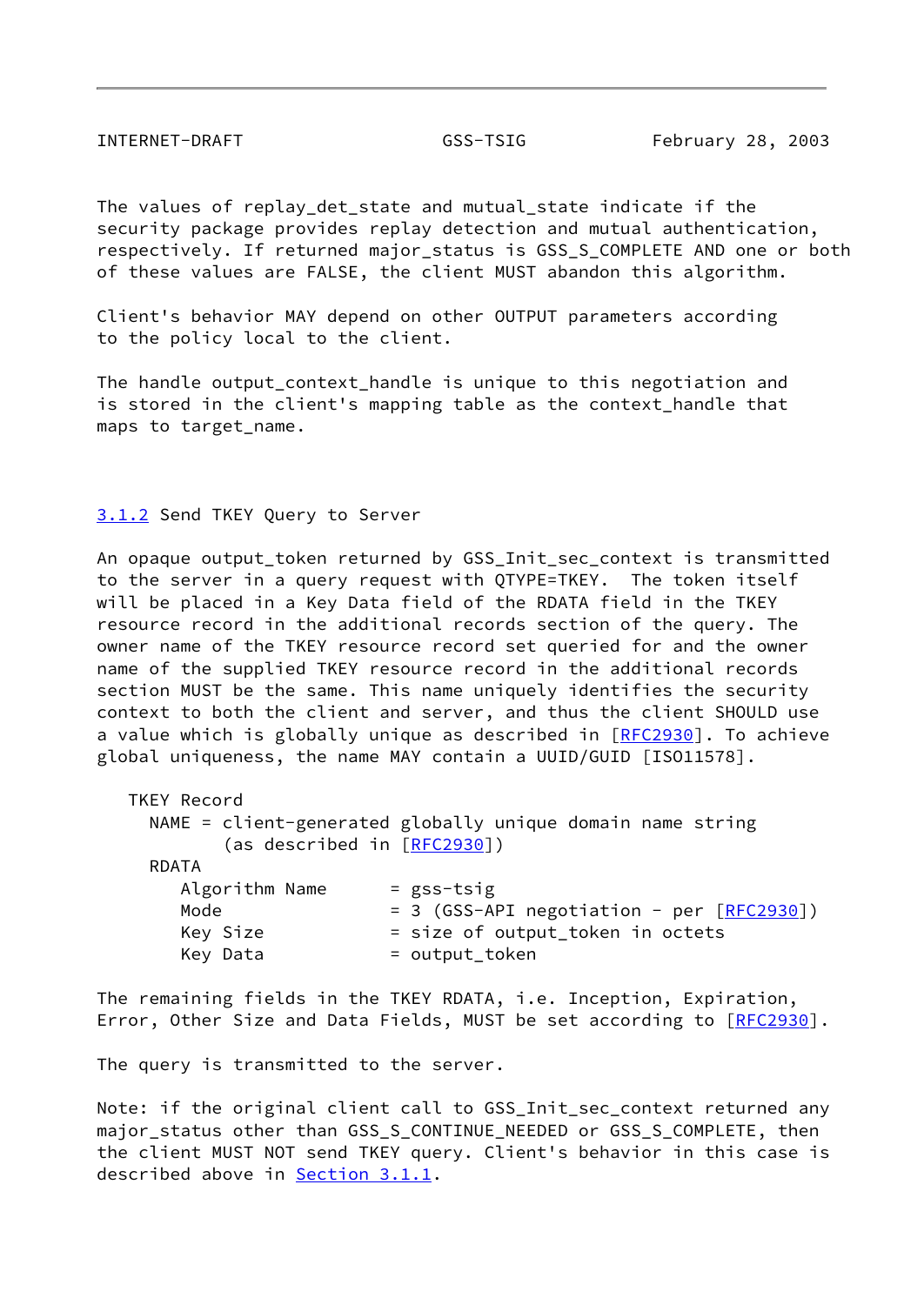### <span id="page-8-0"></span>[3.1.3](#page-8-0) Receive TKEY Query-Response from Server

Upon the reception of the TKEY query DNS server MUST respond according to the description in [Section 4.](#page-11-1) This Section specifies the behavior of the client after it receives the matching response to its query.

Expires August 28, 2003 **Expires** August 28, 2003

INTERNET-DRAFT GSS-TSIG February 28, 2003

The next processing step depends on the value of major status from the most recent call that client performed to GSS\_Init\_sec\_context: either GSS\_S\_COMPLETE or GSS\_S\_CONTINUE.

## <span id="page-8-1"></span>[3.1.3.1](#page-8-1) Value of major\_status == GSS\_S\_COMPLETE

If the last call to GSS\_Init\_sec\_context yielded a major\_status value of GSS\_S\_COMPLETE and a non-NULL output\_token was sent to the server, then the client side component of the negotiation is complete and the client is awaiting confirmation from the server.

Confirmation is in the form of a query response with RCODE=NOERROR and with the last client supplied TKEY record in the answer section of the query. The response MUST be signed with a TSIG record. Note that server is allowed to sign a response to unsigned client's query due to modification to the [RFC 2845](https://datatracker.ietf.org/doc/pdf/rfc2845) specified in [Section 2.2](#page-4-1) above. The signature in the TSIG record MUST be verified using the procedure detailed in **section 5**, Sending and Verifying Signed Messages. If the response is not signed, OR if the response is signed but signature is invalid, then an attacker has tampered with the message in transit or has attempted to send the client a false response. In this case the client MAY continue waiting for a response to its last TKEY query until the time period since the client sent last TKEY query expires. Such a time period is specified by the policy local to the client. This is a new option that allows DNS client to accept multiple answers for one query ID and select one (not necessarily the first one) based on some criteria.

If the signature is verified the context state is advanced to Context Established. Proceed to [section 3.2](#page-10-1) for usage of the security context.

# <span id="page-8-2"></span>[3.1.3.2](#page-8-2) Value of major\_status == GSS\_S\_CONTINUE

If the last call to GSS\_Init\_sec\_context yielded a major\_status value of GSS\_S\_CONTINUE, then the negotiation is not yet complete. The server will return to the client a query-response with a TKEY record in the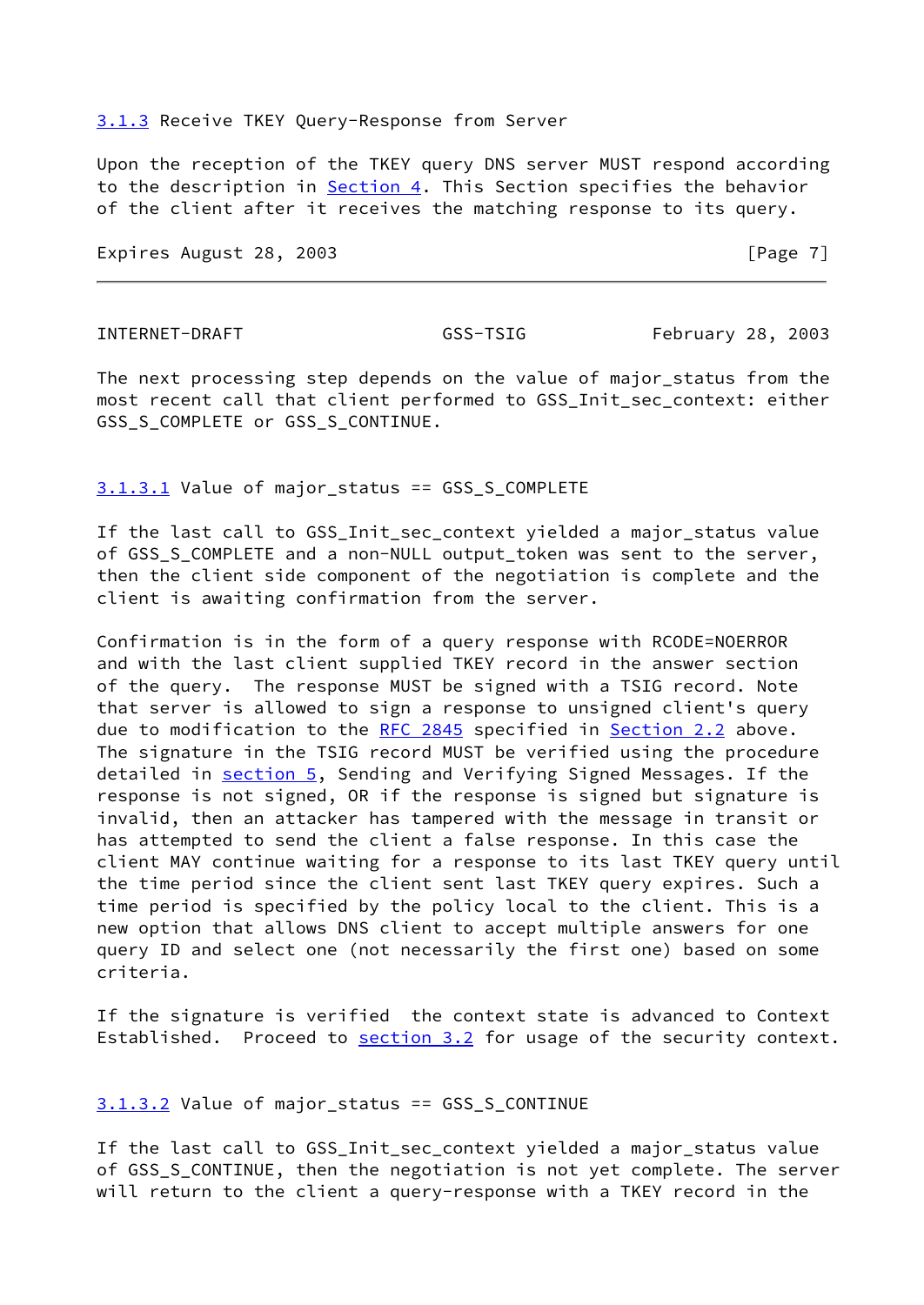Answer section. If the DNS message error is not NO\_ERROR or error field in the TKEY record is not 0 (i.e. no error), then the client MUST abandon this negotiation sequence. The client MUST delete an active context by calling GSS\_Delete\_sec\_context providing the associated context\_handle. The client MAY repeat the negotiation sequence starting with the uninitialized state as described in **section 3.1</u>.** To prevent infinite looping the number of attempts to establish a security context MUST be limited to ten or less.

If the DNS message error is NO\_ERROR and error filed in the TKEY record is 0 (i.e. no error), then the client MUST pass a token specified in the Key Data field in the TKEY resource record to GSS\_Init\_sec\_context using the same parameters values as in previous call except values for CONTEXT HANDLE input\_context\_handle and OCTET STRING input\_token as described below:

Expires August 28, 2003 **Expires** August 28, 2003

INTERNET-DRAFT GSS-TSIG February 28, 2003

INPUTS

 CONTEXT HANDLE input\_context\_handle = context\_handle (this is the context\_handle corresponding to the key\_name which is the owner name of the TKEY record in the answer section in the TKEY query response) OCTET STRING input\_token = token from Key field of

TKEY record

Depending on the following OUTPUT values of GSS\_Init\_sec\_context INTEGER major\_status OCTET STRING output token the client MUST take one of the following actions:

If OUTPUT major\_status is set to one of the following values GSS\_S\_DEFECTIVE\_TOKEN GSS\_S\_DEFECTIVE\_CREDENTIAL GSS\_S\_BAD\_SIG (GSS\_S\_BAD\_MIC) GSS\_S\_NO\_CRED GSS\_S\_CREDENTIALS\_EXPIRED GSS\_S\_BAD\_BINDINGS GSS\_S\_OLD\_TOKEN GSS\_S\_DUPLICATE\_TOKEN GSS\_S\_NO\_CONTEXT GSS\_S\_BAD\_NAMETYPE GSS\_S\_BAD\_NAME GSS\_S\_BAD\_MECH GSS\_S\_FAILURE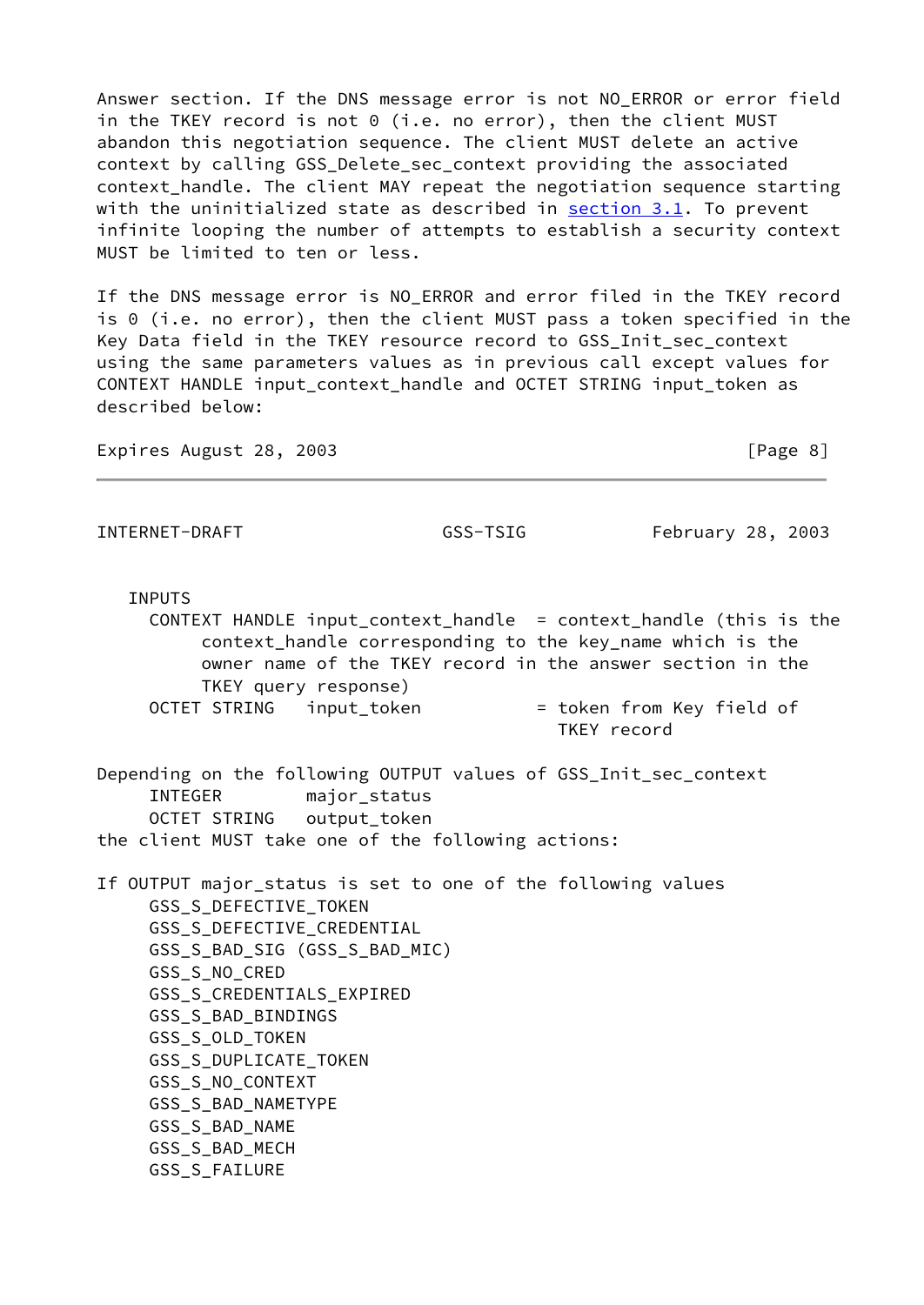the client MUST abandon this negotiation sequence. This means that the client MUST delete an active context by calling GSS\_Delete\_sec\_context providing the associated context\_handle. The client MAY repeat the negotiation sequence starting with the uninitialized state as described in [section 3.1](#page-5-0). To prevent infinite looping the number of attempts to establish a security context MUST be limited to ten or less.

If OUTPUT major\_status is GSS\_S\_CONTINUE\_NEEDED OR GSS\_S\_COMPLETE then client MUST act as described below.

If the response from the server was signed, and the OUTPUT major\_status is GSS\_S\_COMPLETE,then the signature in the TSIG record MUST be verified using the procedure detailed in [section 5](#page-15-1), Sending and Verifying Signed Messages. If the signature is invalid, then the client MUST abandon this negotiation sequence. This means that the client MUST delete an active context by calling GSS\_Delete\_sec\_context providing the associated context handle. The client MAY repeat the negotiation sequence starting with the uninitialized state as described in [section 3.1](#page-5-0). To prevent infinite looping the number of attempts to establish a security context MUST be limited to ten or less.

If major\_status is GSS\_S\_CONTINUE\_NEEDED the negotiation is not yet finished. The token output\_token MUST be passed to the server in a TKEY record by repeating the negotiation sequence beginning with section

Expires August 28, 2003 **Expires** August 28, 2003

<span id="page-10-0"></span>INTERNET-DRAFT GSS-TSIG February 28, 2003

[3.1.2](#page-7-1). The client MUST place a limit on the number of continuations in a context negotiation to prevent endless looping. Such limit SHOULD NOT exceed value of 10.

If major\_status is GSS\_S\_COMPLETE and output\_token is non-NULL, the client-side component of the negotiation is complete but the token output\_token MUST be passed to the server by repeating the negotiation sequence beginning with [section 3.1.2](#page-7-1).

If major\_status is GSS\_S\_COMPLETE and output\_token is NULL, context negotiation is complete. The context state is advanced to Context Established. Proceed to [section 3.2](#page-10-1) for usage of the security context.

# <span id="page-10-1"></span>[3.2](#page-10-1) Context Established

When context negotiation is complete, the handle context\_handle MUST be used for the generation and verification of transaction signatures.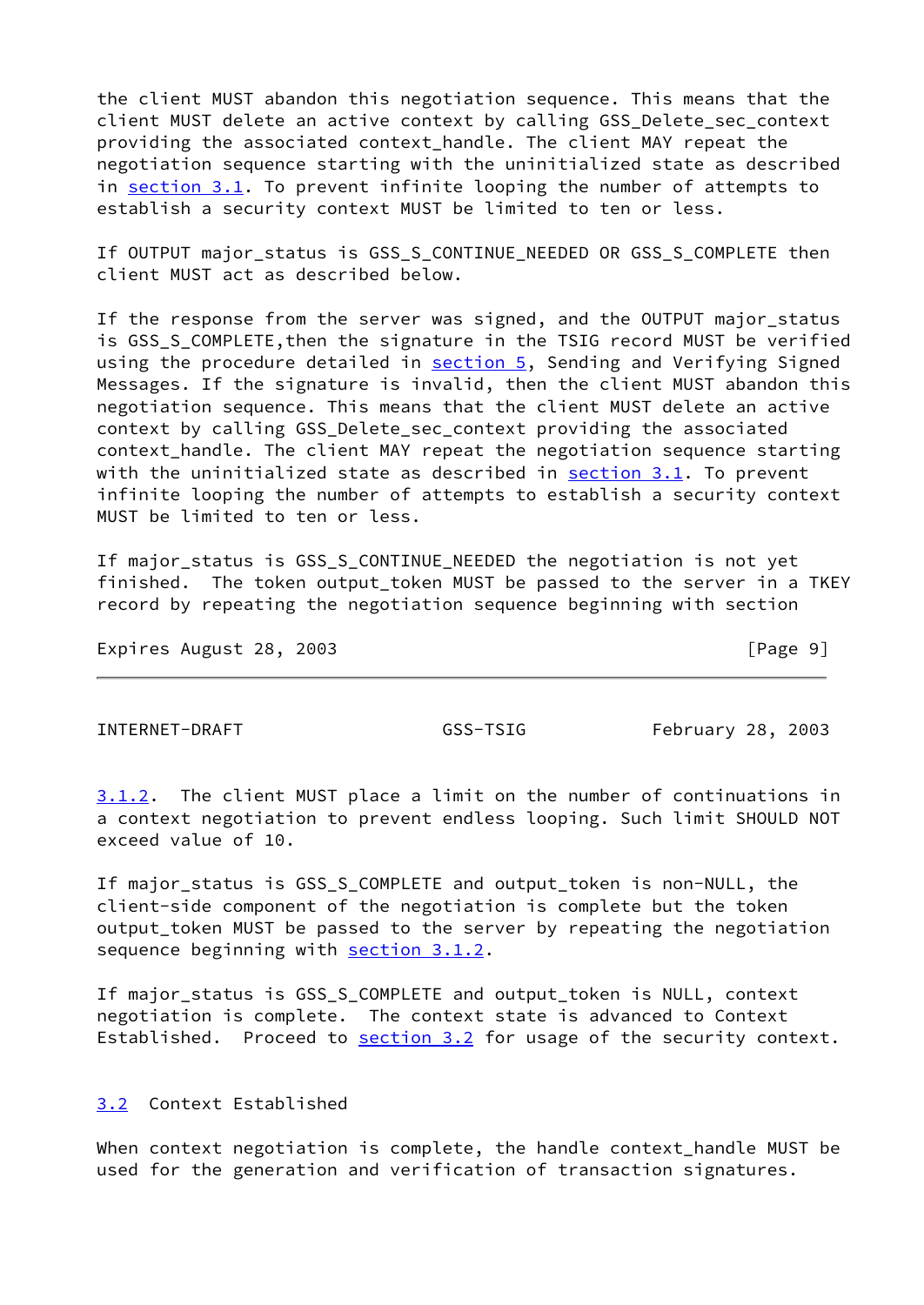The procedures for sending and receiving signed messages are described in [section 5](#page-15-1), Sending and Verifying Signed Messages.

<span id="page-11-2"></span>[3.2.1](#page-11-2) Terminating a Context

When the client is not intended to continue using the established security context, the client SHOULD delete an active context by calling GSS\_Delete\_sec\_context providing the associated context\_handle, AND client SHOULD delete the established context on the DNS server by using TKEY RR with the Mode field set to 5, i.e. "key deletion" [\[RFC2930](https://datatracker.ietf.org/doc/pdf/rfc2930)].

## <span id="page-11-1"></span>[4](#page-11-1). Server Protocol Details

As on the client-side, the result of a successful context negotiation is a context handle used in future generation and verification of the transaction signatures.

A server MAY be managing several contexts with several clients. Clients identify their contexts by providing a key name in their request. The server maintains a mapping of key names to handles:

(key\_name, context\_handle)

<span id="page-11-3"></span>[4.1](#page-11-3) Negotiating Context

A server MUST recognize TKEY queries as security context negotiation messages.

Expires August 28, 2003 **Expires** August 28, 2003

<span id="page-11-0"></span>INTERNET-DRAFT GSS-TSIG February 28, 2003

<span id="page-11-4"></span>[4.1.1](#page-11-4) Receive TKEY Query from Client

Upon receiving a query with QTYPE = TKEY, the server MUST examine whether the Mode and Algorithm Name fields of the TKEY record in the additional records section of the message contain values of 3 and gss-tsig, respectively. If they do, then the (key\_name, context\_handle) mapping table is searched for the key\_name matching the owner name of the TKEY record in the additional records section of the query. If the name is found in the table and the security context for this name is established and not expired, then the server MUST respond to the query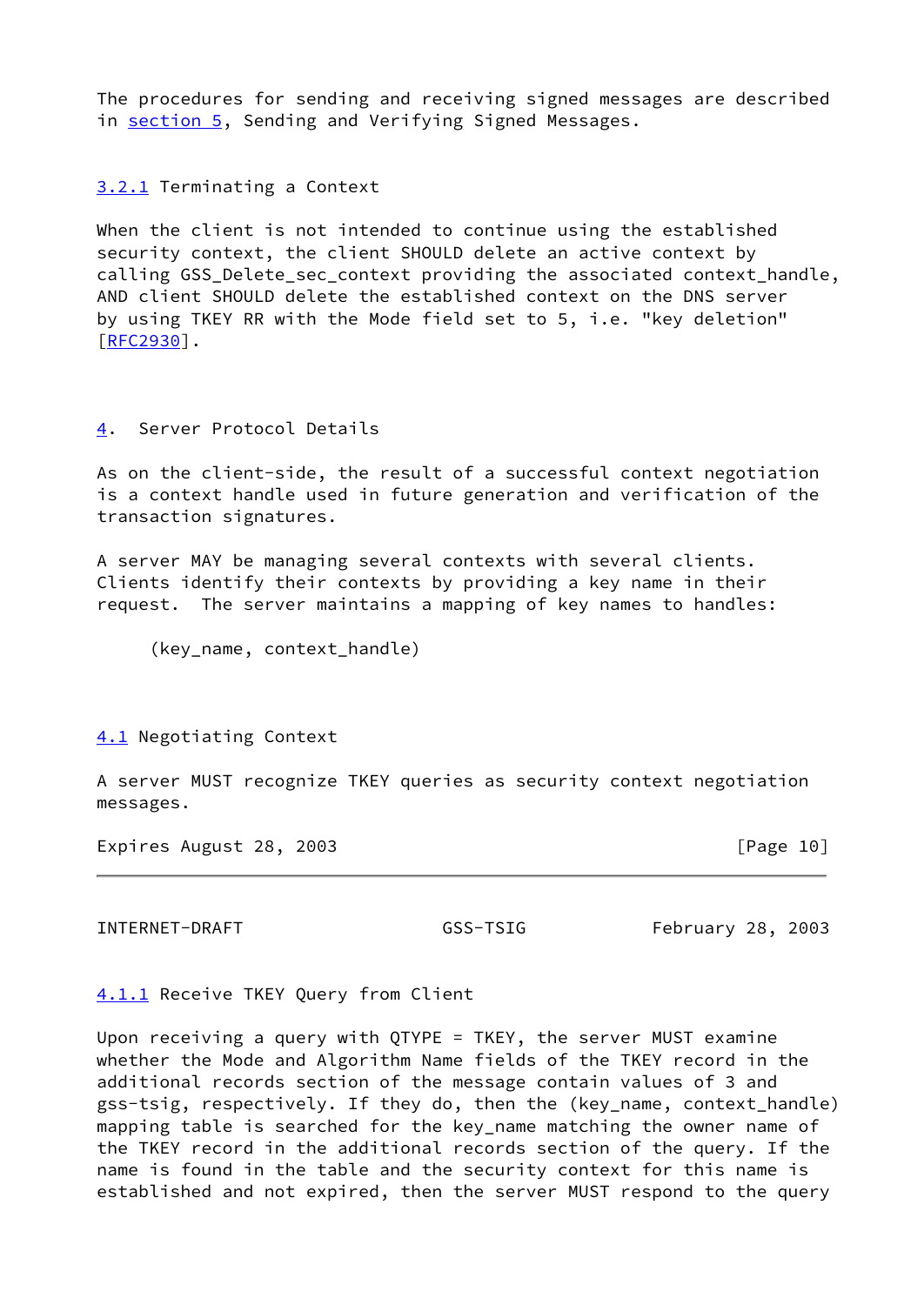with BADNAME error in the TKEY error field. If the name is found in the table and the security context is not established, the corresponding context handle is used in subsequent GSS operations. If the name is found but the security context is expired, then the server deletes this security context, as described in  $Section 4.2.1$ , and interprets this query as a start of new security context negotiation and performs operations described in [Section 4.1.2](#page-12-1) and 4.1.3. If the name is not found, then the server interprets this query as a start of new security context negotiation and performs operations described in [Section 4.1.2](#page-12-1) and 4.1.3.

## <span id="page-12-1"></span>[4.1.2](#page-12-1) Call GSS\_Accept\_sec\_context

The server performs its side of a context negotiation by calling GSS\_Accept\_sec\_context. The following input parameters MUST be used. The outcome of the call is indicated with the output values below. Consult Sections 2.2.2 "GSS Accept sec context call" of the [RFC 2743\[RFC2743](https://datatracker.ietf.org/doc/pdf/rfc2743)] for syntax definitions.

## INPUTS

 CONTEXT HANDLE input\_context\_handle = 0 if new negotiation, context\_handle matching key\_name if ongoing negotiation OCTET STRING input token = token specified in the Key field from TKEY RR (from Additional records Section of the client's query) CREDENTIAL HANDLE acceptor\_cred\_handle = NULL (NULL specifies "use default"). Server MAY instead specify some other valid handle to its credentials. OCTET STRING chan bindings = Any valid channel bindings as specified in Section 1.1.6 "Channel Bindings" in [\[RFC2743](https://datatracker.ietf.org/doc/pdf/rfc2743)]

**OUTPUTS**  INTEGER major\_status CONTEXT\_HANDLE output\_context\_handle OCTET STRING output\_token INTEGER minor\_status INTERNAL NAME src\_name OBJECT IDENTIFIER mech\_type BOOLEAN deleg\_state

Expires August 28, 2003 **Expires** August 28, 2003

<span id="page-12-0"></span>INTERNET-DRAFT GSS-TSIG February 28, 2003

BOOLEAN mutual\_state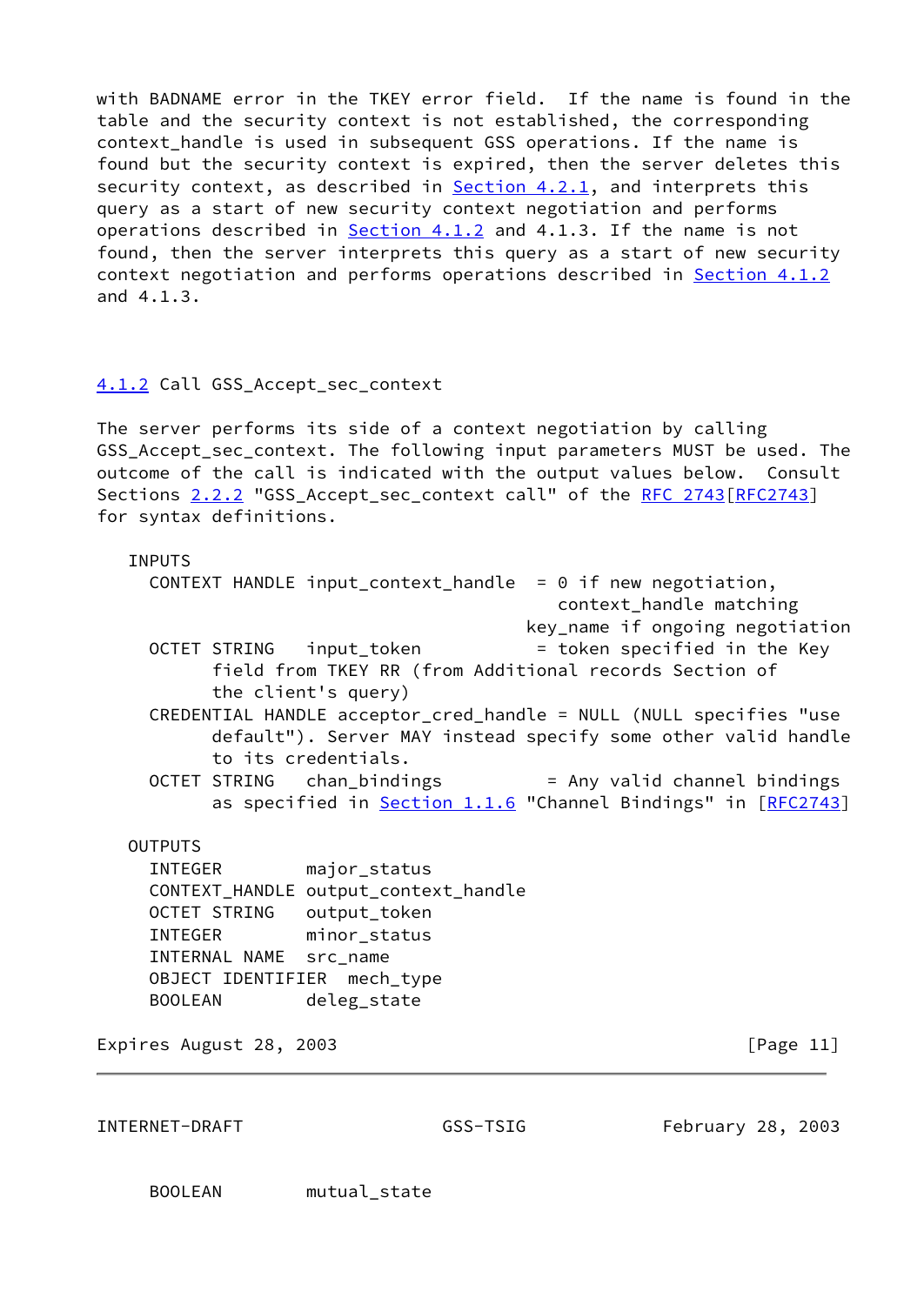| <b>BOOLEAN</b> | replay_det_state                     |
|----------------|--------------------------------------|
| <b>BOOLEAN</b> | sequence_state                       |
| <b>BOOLEAN</b> | anon_state                           |
| <b>BOOLEAN</b> | trans_state                          |
| <b>BOOLEAN</b> | prot_ready_state                     |
| <b>BOOLEAN</b> | conf_avail                           |
| <b>BOOLEAN</b> | integ_avail                          |
| <b>INTEGER</b> | lifetime rec                         |
|                | CONTEXT_HANDLE delegated_cred_handle |

If this is the first call to GSS\_Accept\_sec\_context in a new negotiation, then output\_context\_handle is stored in the server's key-mapping table as the context\_handle that maps to the name of the TKEY record.

<span id="page-13-0"></span>[4.1.3](#page-13-0) Send TKEY Query-Response to Client

The server MUST respond to the client with a TKEY query response with RCODE = NOERROR, that contains a TKEY record in the answer section.

If OUTPUT major\_status is one of the following errors the error field in the TKEY record set to BADKEY.

 GSS\_S\_DEFECTIVE\_TOKEN GSS\_S\_DEFECTIVE\_CREDENTIAL GSS\_S\_BAD\_SIG (GSS\_S\_BAD\_MIC) GSS\_S\_DUPLICATE\_TOKEN GSS\_S\_OLD\_TOKEN GSS\_S\_NO\_CRED GSS\_S\_CREDENTIALS\_EXPIRED GSS\_S\_BAD\_BINDINGS GSS\_S\_NO\_CONTEXT GSS\_S\_BAD\_MECH GSS\_S\_FAILURE

If OUTPUT major\_status is set to GSS\_S\_COMPLETE or GSS S CONTINUE NEEDED then server MUST act as described below.

<span id="page-13-1"></span>If major\_status is GSS\_S\_COMPLETE the server component of the negotiation is finished. If output\_token is non-NULL, then it MUST be returned to the client in a Key Data field of the RDATA in TKEY. The error field in the TKEY record is set to NOERROR. The message MUST be signed with a TSIG record as described in **section 5**, Sending and Verifying Signed Messages. Note that server is allowed to sign a response to unsigned client's query due to modification to the RFC [2845](#page-13-1) specified in [Section 2.2](#page-4-1) above. The context state is advanced to Context Established. [Section 4.2](#page-14-1) discusses the usage of the security context.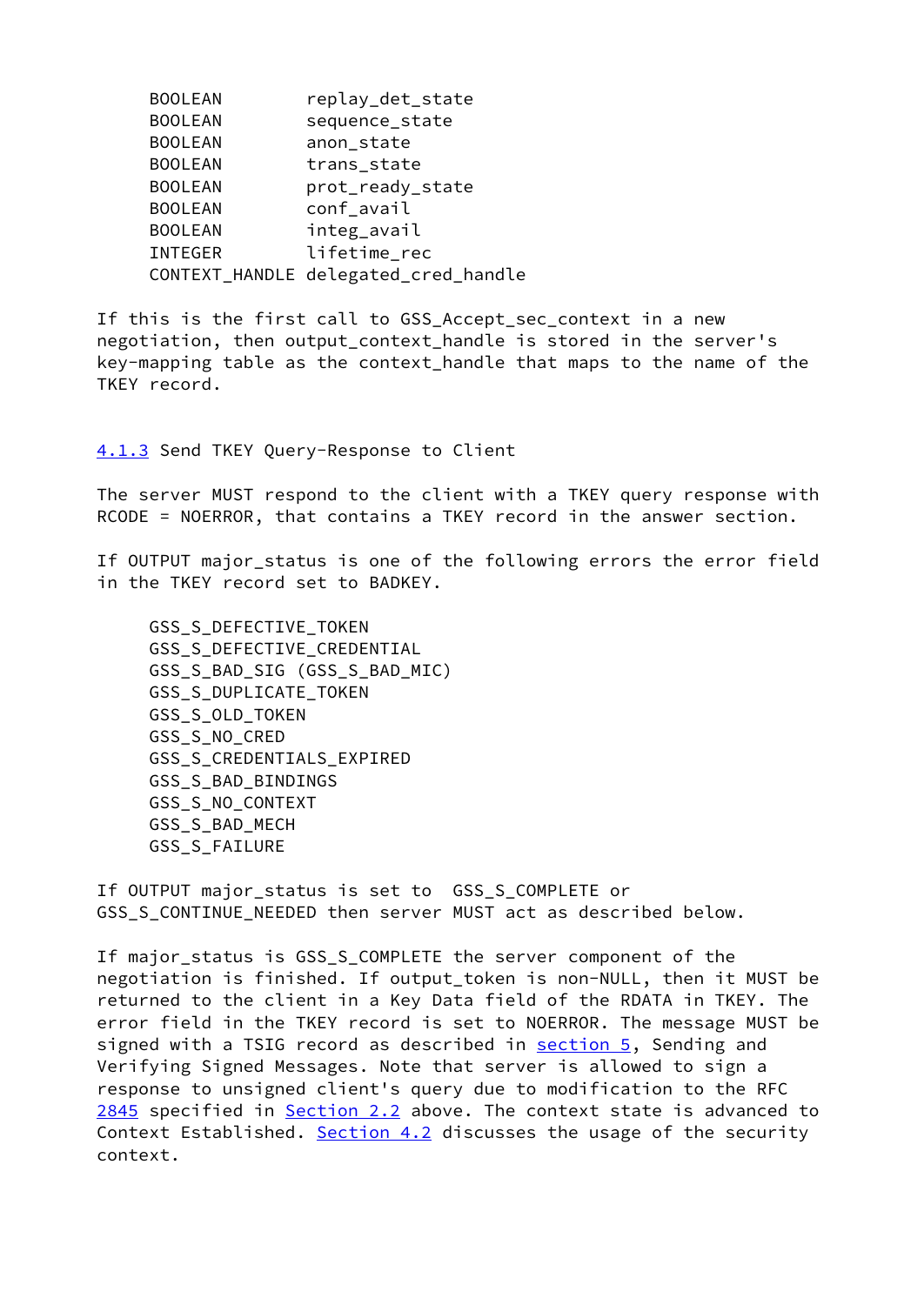### <span id="page-14-0"></span>INTERNET-DRAFT GSS-TSIG February 28, 2003

If major\_status is GSS\_S\_COMPLETE and output\_token is NULL, then the TKEY record received from the client MUST be returned in the Answer section of the response. The message MUST be signed with a TSIG record as described in [section 5](#page-15-1), Sending and Verifying Signed Messages. Note that server is allowed to sign a response to unsigned client's query due to modification to the [RFC 2845](https://datatracker.ietf.org/doc/pdf/rfc2845) specified in [section 2.2](#page-4-1) above. The context state is advanced to Context Established. [Section 4.2](#page-14-1) discusses the usage of the security context.

If major\_status is GSS\_S\_CONTINUE, the server component of the negotiation is not yet finished. The server responds to the TKEY query with a standard query response, placing in the answer section a TKEY record containing output token in the Key Data RDATA field. The error field in the TKEY record is set to NOERROR. The server MUST limit the number of times that a given context is allowed to repeat, to prevent endless looping. Such limit SHOULD NOT exceed value of 10.

In all cases except if major\_status is GSS\_S\_COMPLETE and output\_token is NULL other TKEY record fields MUST contain the following values:

NAME =  $key$  name RDATA

| .              |                                                |
|----------------|------------------------------------------------|
| Algorithm Name | = gss-tsig                                     |
| Mode           | $= 3$ (GSS-API negotiation - per $[REC2930]$ ) |
| Key Size       | = size of output_token in octets               |
|                |                                                |

The remaining fields in the TKEY RDATA, i.e. Inception, Expiration, Error, Other Size and Data Fields, MUST be set according to [\[RFC2930](https://datatracker.ietf.org/doc/pdf/rfc2930)].

## <span id="page-14-1"></span>[4.2](#page-14-1) Context Established

When context negotiation is complete, the handle context\_handle is used for the generation and verification of transaction signatures. The handle is valid for a finite amount of time determined by the underlying security mechanism. A server MAY unilaterally terminate a context at any time (see  $section\ 4.2.1$ ).

Server SHOULD limit the amount of memory used to cache established contexts.

The procedures for sending and receiving signed messages are given in [section 5](#page-15-1), Sending and Verifying Signed Messages.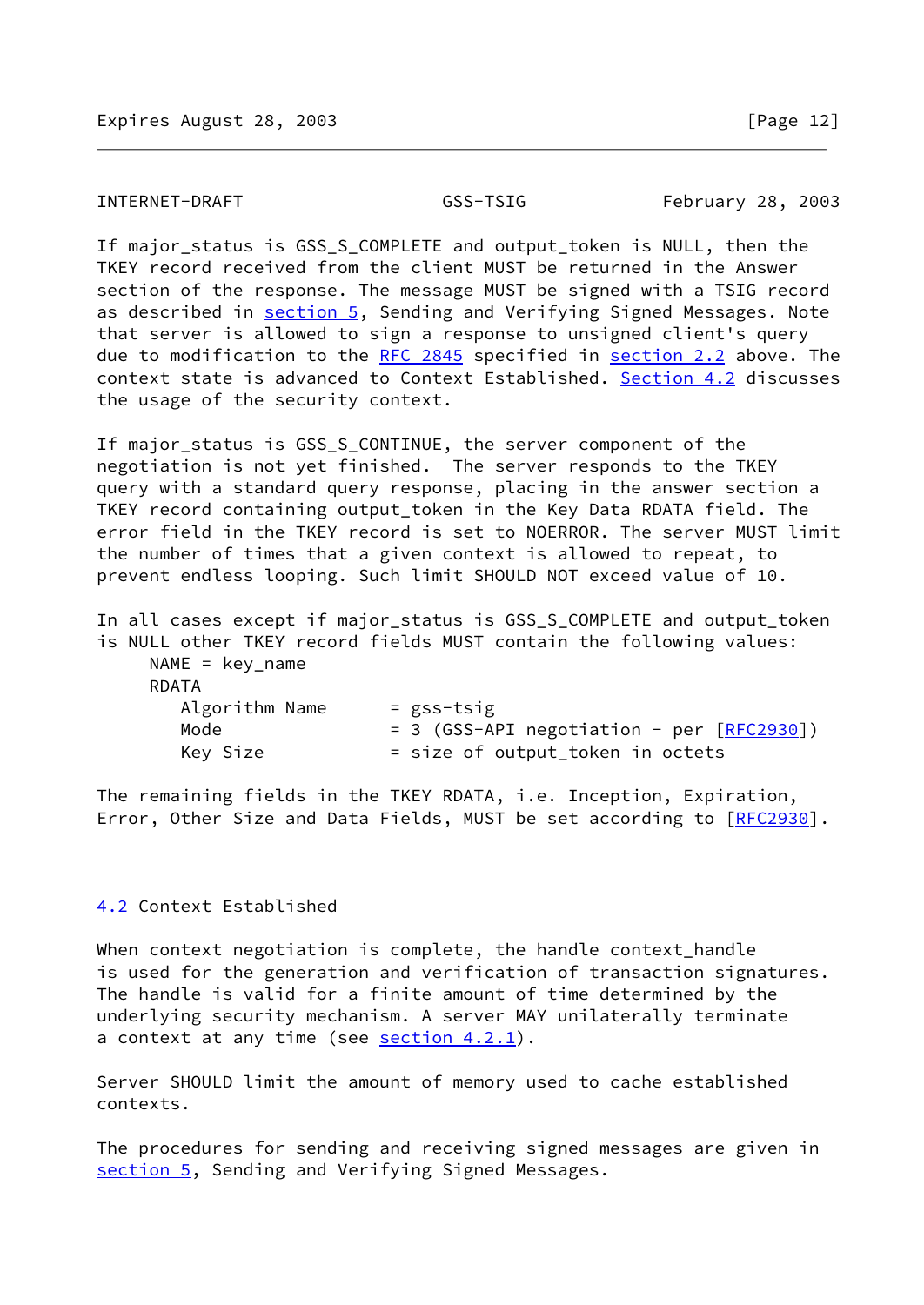## <span id="page-15-2"></span>[4.2.1](#page-15-2) Terminating a Context

A server can terminate any established context at any time. The server MAY hint to the client that the context is being deleted by including a TKEY RR in a response with the Mode field set to 5, i.e. "key deletion" [\[RFC2930](https://datatracker.ietf.org/doc/pdf/rfc2930)]. An active context is deleted by calling GSS\_Delete\_sec\_context providing the associated context\_handle.

Expires August 28, 2003 **Expires** August 28, 2003

<span id="page-15-0"></span>INTERNET-DRAFT GSS-TSIG February 28, 2003

<span id="page-15-1"></span>[5](#page-15-1). Sending and Verifying Signed Messages

<span id="page-15-3"></span>[5.1](#page-15-3) Sending a Signed Message - Call GSS\_GetMIC

The procedure for sending a signature-protected message is specified in  $[REC2845]$ . The data to be passed to the signature routine includes the whole DNS message with specific TSIG variables appended. For the exact format, see [\[RFC2845](https://datatracker.ietf.org/doc/pdf/rfc2845)]. For this protocol, use the following TSIG variable values:

 TSIG Record NAME = key\_name that identifies this context RDATA Algorithm Name = gss-tsig

Assign the remaining fields in the TSIG RDATA appropriate values as described in [\[RFC2845](https://datatracker.ietf.org/doc/pdf/rfc2845)].

The signature is generated by calling GSS\_GetMIC. The following input parameters MUST be used. The outcome of the call is indicated with the output values specified below. Consult Sections 2.3.1 "GSS\_GetMIC call" of the [RFC 2743](https://datatracker.ietf.org/doc/pdf/rfc2743) [[RFC2743](https://datatracker.ietf.org/doc/pdf/rfc2743)] for syntax definitions.

 INPUTS CONTEXT HANDLE context\_handle = context\_handle for key\_name OCTET STRING message = outgoing message plus TSIG variables (per [\[RFC2845](https://datatracker.ietf.org/doc/pdf/rfc2845)]) INTEGER qop\_req  $= 0$  (0 requests a default value). Caller MAY instead specify other valid value (for details see Section [1.2.4 in \[RFC2743\]\)](https://datatracker.ietf.org/doc/pdf/rfc2743#section-1.2.4)

**OUTPUTS** 

| INTEGER      | major_status  |
|--------------|---------------|
| INTEGER      | minor status  |
| OCTET STRING | per_msg_token |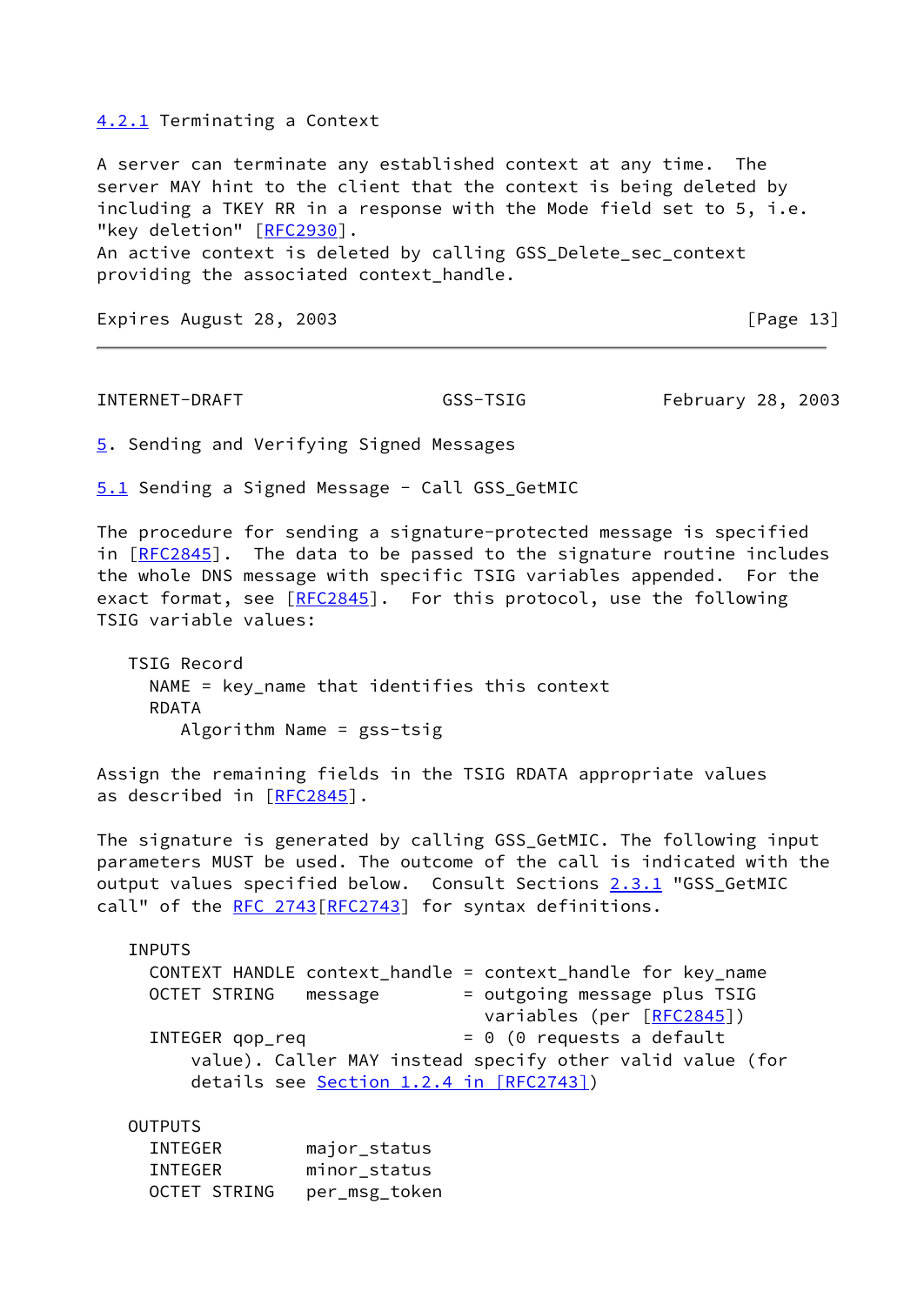If major\_status is GSS\_S\_COMPLETE, then signature generation succeeded. The signature in per msg token is inserted into the Signature field of the TSIG RR and the message is transmitted.

If major status is GSS S CONTEXT EXPIRED, GSS S CREDENTIALS EXPIRED or GSS S FAILURE the caller MUST delete the security context, return to the uninitialized state and SHOULD negotiate a new security context, as described above in [Section 3.1](#page-5-0)

If major\_status is GSS\_S\_NO\_CONTEXT, the caller MUST remove the entry for key\_name from the (target\_ name, key\_name, context\_handle) mapping table, return to the uninitialized state and SHOULD negotiate a new security context, as described above in [Section 3.1](#page-5-0)

If major\_status is GSS\_S\_BAD\_QOP, the caller SHOULD repeat the GSS\_GetMIC call with allowed QOP value. The number of such repetitions MUST be limited to prevent infinite loops.

Expires August 28, 2003 **Expires** August 28, 2003

<span id="page-16-0"></span>INTERNET-DRAFT GSS-TSIG February 28, 2003

<span id="page-16-1"></span>[5.2](#page-16-1) Verifying a Signed Message - Call GSS\_VerifyMIC

The procedure for verifying a signature-protected message is specified in [\[RFC2845](https://datatracker.ietf.org/doc/pdf/rfc2845)].

The NAME of the TSIG record determines which context\_handle maps to the context that MUST be used to verify the signature. If the NAME does not map to an established context, the server MUST send a standard TSIG error response to the client indicating BADKEY in the TSIG error field (as described in [\[RFC2845](https://datatracker.ietf.org/doc/pdf/rfc2845)]).

For the GSS algorithm, a signature is verified by using GSS\_VerifyMIC: INPUTS CONTEXT HANDLE context\_handle = context\_handle for key\_name OCTET STRING message = incoming message plus TSIG variables (per [\[RFC2845](https://datatracker.ietf.org/doc/pdf/rfc2845)]) OCTET STRING per\_msg\_token = Signature field from TSIG RR OUTPUTS INTEGER major\_status INTEGER minor\_status INTEGER qop\_state

If major\_status is GSS\_S\_COMPLETE, the signature is authentic and the message was delivered intact. Per [\[RFC2845](https://datatracker.ietf.org/doc/pdf/rfc2845)], the timer values of the TSIG record MUST also be valid before considering the message to be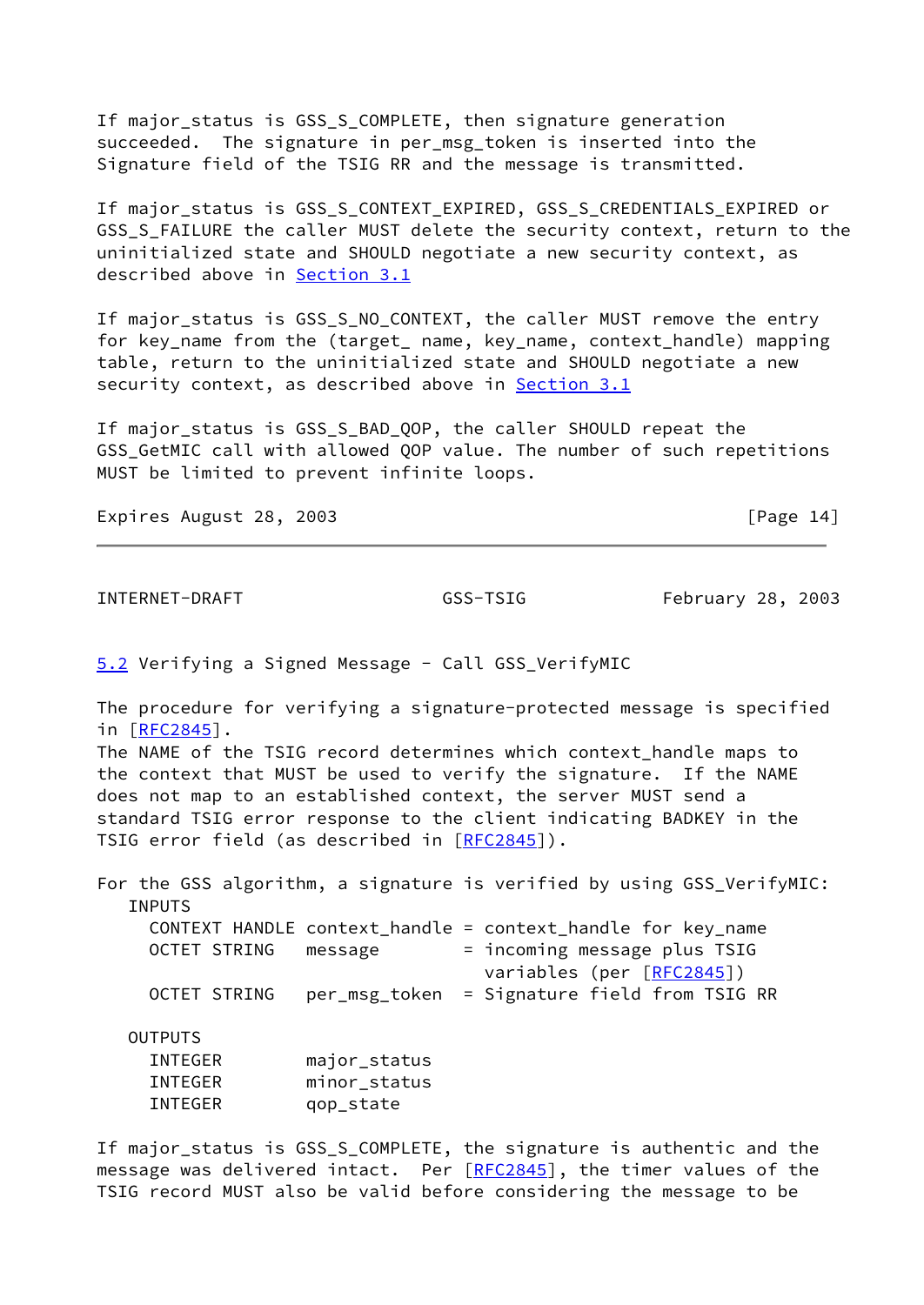authentic. The caller MUST not act on the request or response in the message until these checks are verified.

When a server is processing a client request, the server MUST send a standard TSIG error response to the client indicating BADKEY in the TSIG error field as described in [\[RFC2845](https://datatracker.ietf.org/doc/pdf/rfc2845)], if major status is set to one of the following values GSS\_S\_DEFECTIVE\_TOKEN GSS\_S\_BAD\_SIG (GSS\_S\_BAD\_MIC) GSS\_S\_DUPLICATE\_TOKEN GSS\_S\_OLD\_TOKEN GSS\_S\_UNSEQ\_TOKEN GSS\_S\_GAP\_TOKEN GSS\_S\_CONTEXT\_EXPIRED GSS\_S\_NO\_CONTEXT GSS\_S\_FAILURE

If the timer values of the TSIG record are invalid, the message MUST NOT be considered authentic. If this error checking fails when a server is processing a client request, the appropriate error response MUST be sent to the client according to [\[RFC2845](https://datatracker.ietf.org/doc/pdf/rfc2845)].

Expires August 28, 2003 **[Page 15]** 

<span id="page-17-0"></span>INTERNET-DRAFT GSS-TSIG February 28, 2003

<span id="page-17-1"></span>[6](#page-17-1). Example usage of GSS-TSIG algorithm

This Section describes an example where a Client, client.example.com, and a Server, server.example.com, establish a security context according to the algorithm described above.

 I. Client initializes security context negotiation To establish a security context with a server, server.example.com, the Client calls GSS\_Init\_sec\_context with the following parameters (Note that some INPUT and OUTPUT parameters not critical for this algorithm are not described in this example) CONTEXT HANDLE input\_context\_handle =  $0$ INTERNAL NAME targ\_name = "DNS@server.example.com" OCTET STRING input\_token = NULL BOOLEAN replay\_det\_req\_flag = TRUE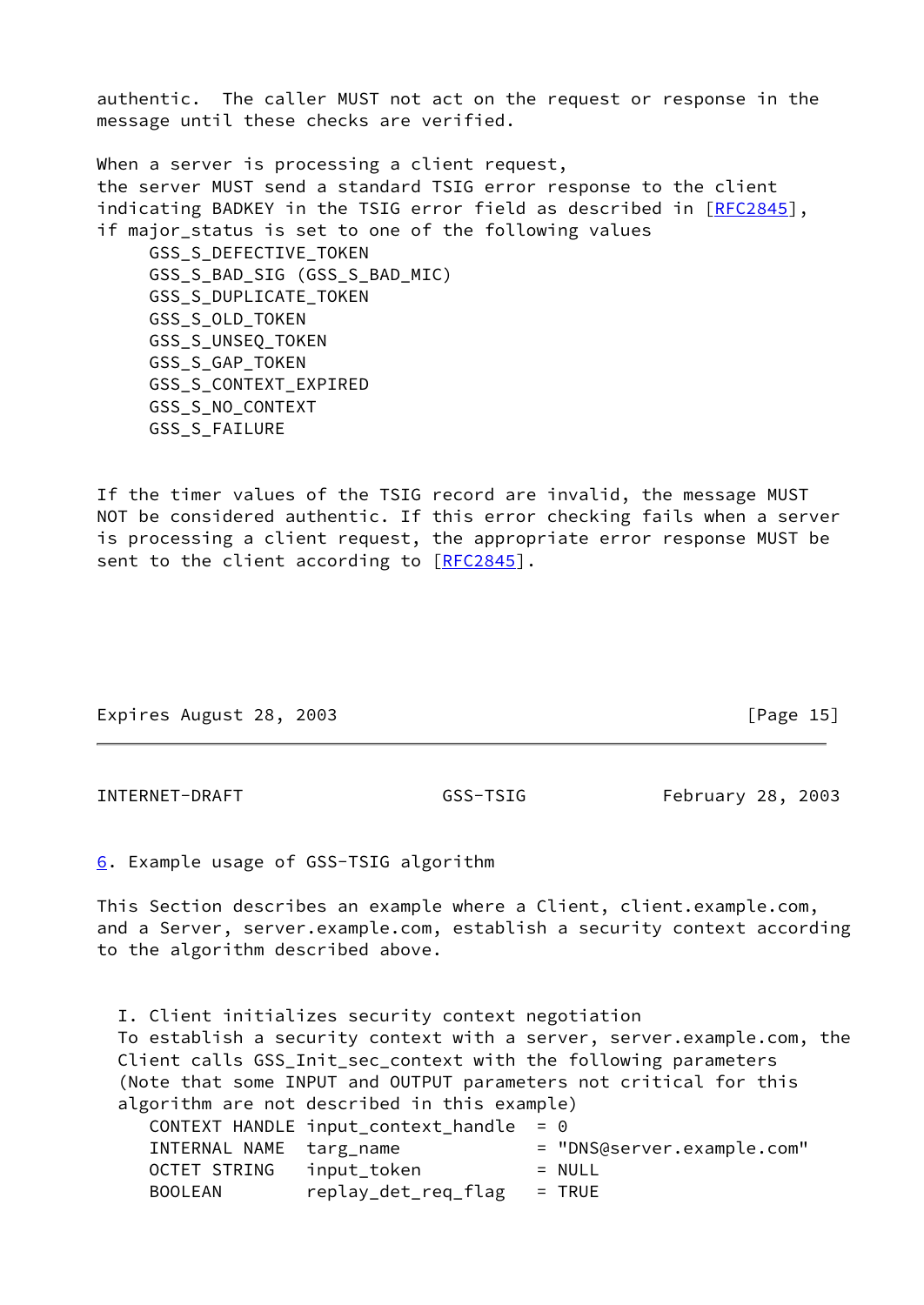| <b>BOOLEAN</b> | mutual_req_flag | $=$ TRUE |
|----------------|-----------------|----------|
|----------------|-----------------|----------|

|                | The OUTPUTS parameters returned by GSS_Init_sec_context include |
|----------------|-----------------------------------------------------------------|
| INTEGER        | major_status = GSS_S_CONTINUE_NEEDED                            |
|                | CONTEXT HANDLE output_context_handle context_handle             |
| OCTET STRING   | output_token output_token                                       |
| <b>BOOLEAN</b> | replay_det_state = TRUE                                         |
| <b>BOOLEAN</b> | $mutual state = TRUE$                                           |

 Client verifies that replay\_det\_state and mutual\_state values are TRUE. Since the major\_status is GSS\_S\_CONTINUE\_NEEDED, which is a success OUTPUT major\_status value, client stores context\_handle that maps to "DNS@server.example.com" and proceeds to the next step.

 II. Client sends a query with QTYPE = TKEY to server Client sends a query with QTYPE = TKEY for a client-generated globally unique domain name string, 789.client.example.com.server.example.com. Query contains a TKEY record in its Additional records section with the following fields (Note that some fields not specific to this algorithm are not specified)

|                | NAME = 789.client.example.com.server.example.com. |
|----------------|---------------------------------------------------|
| <b>RDATA</b>   |                                                   |
| Algorithm Name | $=$ gss-tsig                                      |
| Mode           | $= 3$ (GSS-API negotiation - per $[REC2930]$ )    |
| Key Size       | = size of output_token in octets                  |
| Key Data       | = output_token                                    |
|                |                                                   |

 After the key\_name 789.client.example.com.server.example.com. is generated it is stored in the client's (target\_name, key\_name, context\_handle) mapping table.

Expires August 28, 2003 **Expires** August 28, 2003

INTERNET-DRAFT GSS-TSIG February 28, 2003

 III. Server receives a query with QTYPE = TKEY When server receives a query with QTYPE = TKEY, the server verifies that Mode and Algorithm fields in the TKEY record in the Additional records section of the query are set to 3 and "gss-tsig" respectively. It finds that the key\_name 789.client.example.com.server.example.com. is not listed in its (key\_name, context\_handle) mapping table.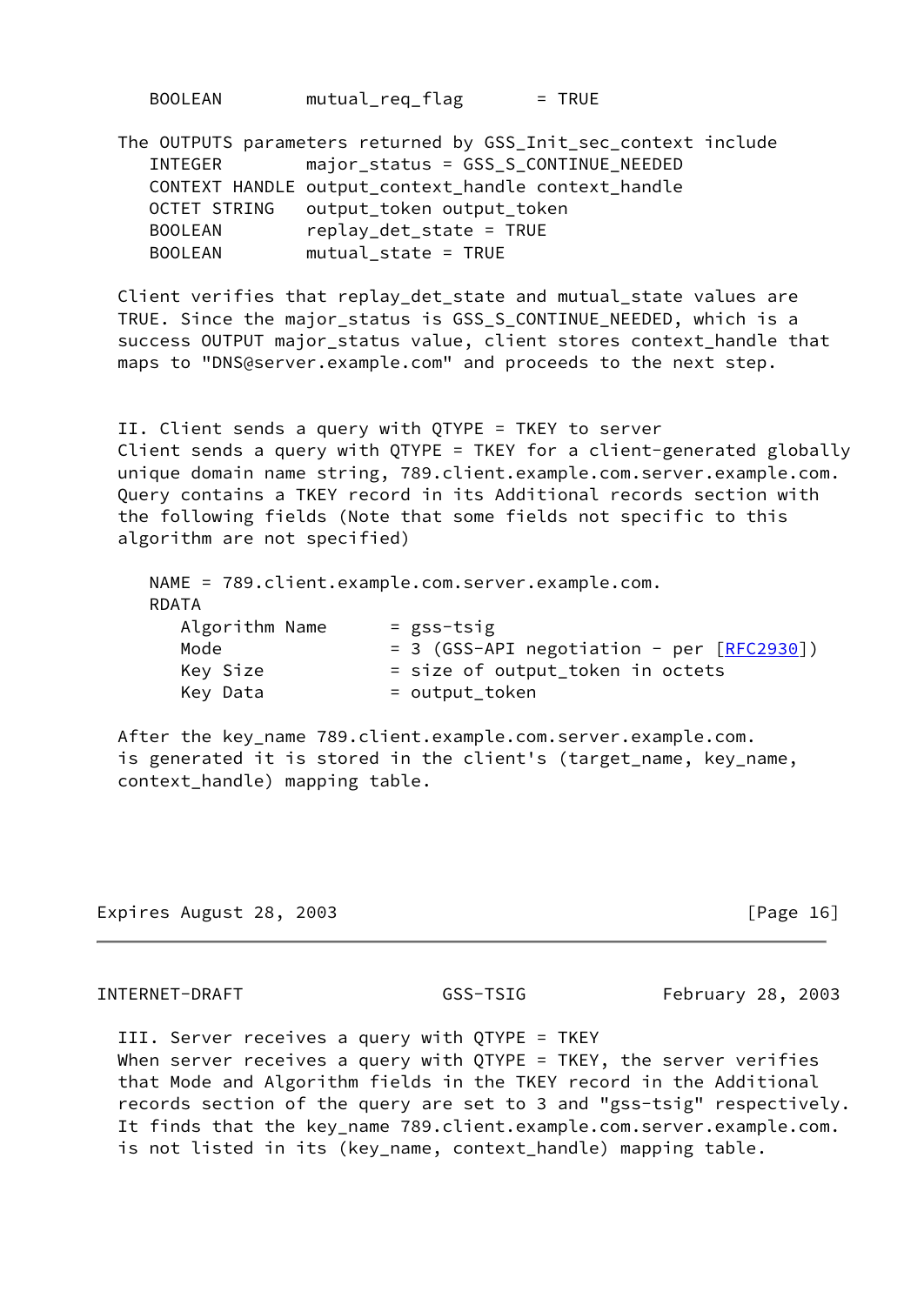IV. Server calls GSS\_Accept\_sec\_context To continue security context negotiation server calls GSS Accept sec context with the following parameters (Note that some INPUT and OUTPUT parameters not critical for this algorithm are not described in this example) INPUTS CONTEXT HANDLE input context handle =  $0$ OCTET STRING input\_token = token specified in the Key field from TKEY RR (from Additional records section of the client's query) The OUTPUTS parameters returned by GSS\_Accept\_sec\_context include INTEGER major\_status = GSS\_S\_CONTINUE\_NEEDED CONTEXT HANDLE output context handle context handle OCTET STRING output\_token output\_token Server stores the mapping of the 789.client.example.com.server.example.com. to OUTPUT context\_handle in its (key\_name, context\_handle) mapping table. V. Server responds to the TKEY query Since the major\_status = GSS\_S\_CONTINUE\_NEEDED in the last server's call to GSS\_Accept\_sec\_context, the server responds to the TKEY query placing in the answer section a TKEY record containing output\_token in the Key Data RDATA field. The error field in the TKEY record is set to 0. The RCODE in the query response is set to NOERROR. VI. Client processes token returned by server When the client receives the TKEY query response from the server, the client calls GSS\_Init\_sec\_context with the following parameters (Note that some INPUT and OUTPUT parameters not critical for this algorithm are not described in this example) CONTEXT HANDLE input\_context\_handle = the context\_handle stored in the client's mapping table entry (DNS@server.example.com., 789.client.example.com.server.example.com., context\_handle) INTERNAL NAME targ\_name = "DNS@server.example.com" OCTET STRING input token  $=$  token from Key field of TKEY record from the Answer section of the server's response BOOLEAN replay\_det\_req\_flag = TRUE BOOLEAN mutual\_req\_flag = TRUE The OUTPUTS parameters returned by GSS\_Init\_sec\_context include INTEGER major\_status = GSS\_S\_COMPLETE

Expires August 28, 2003 **Expires** August 28, 2003

INTERNET-DRAFT GSS-TSIG February 28, 2003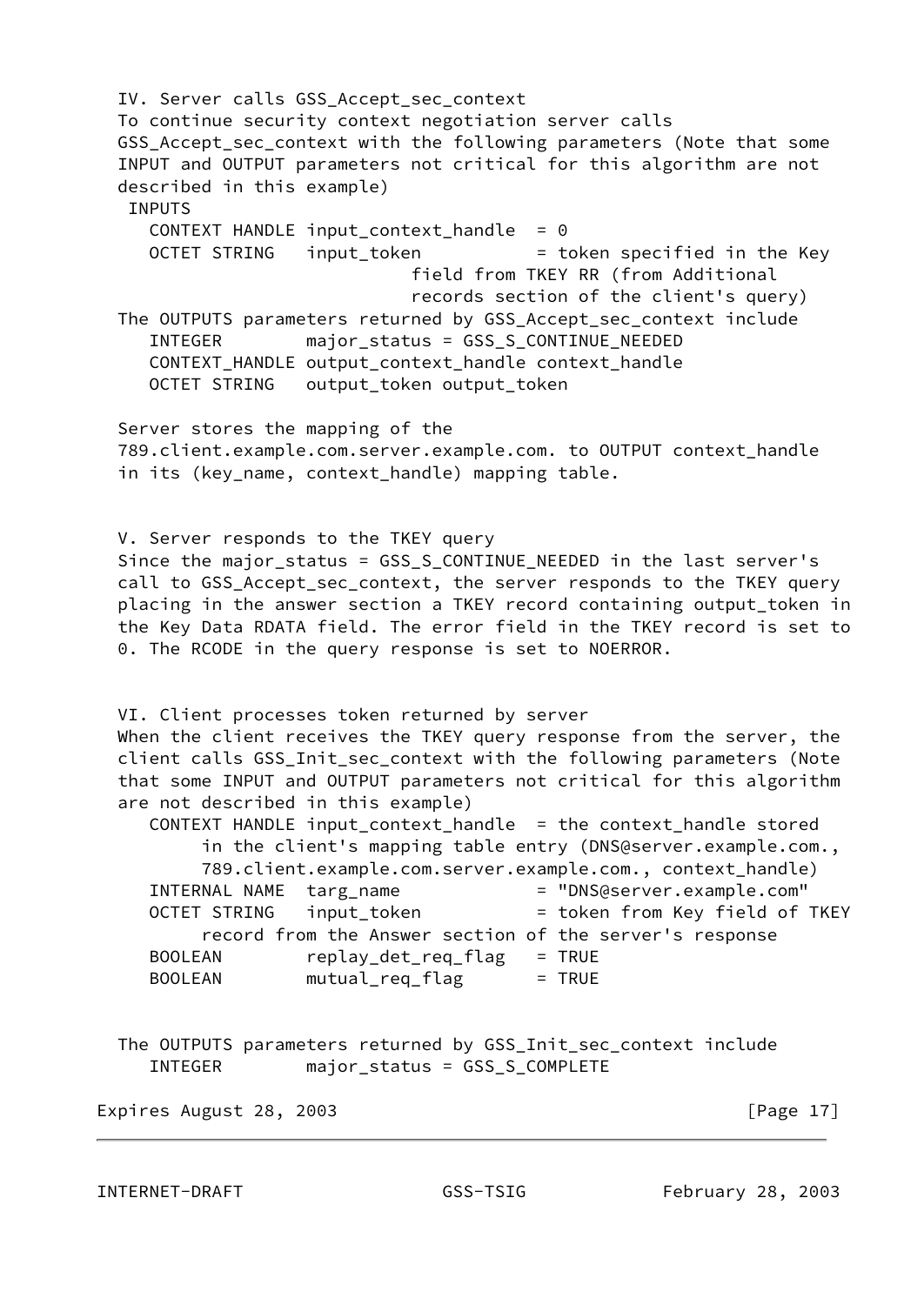|                | CONTEXT HANDLE output_context_handle = context_handle |
|----------------|-------------------------------------------------------|
|                | OCTET STRING output_token = output_token              |
| <b>BOOLEAN</b> | $replay\_det\_state = TRUE$                           |
| <b>BOOLEAN</b> | $mutual\_state = TRUE$                                |

 Since the major\_status is set to GSS\_S\_COMPLETE the client side security context is established, but since the output\_token is not NULL client MUST send a TKEY query to the server as described below.

 VII. Client sends a query with QTYPE = TKEY to server Client sends to the server a TKEY query for the 789.client.example.com.server.example.com. name. Query contains a TKEY record in its Additional records section with the following fields (Note that some INPUT and OUTPUT parameters not critical to this algorithm are not described in this example) NAME = 789.client.example.com.server.example.com. RDATA Algorithm Name = gss-tsig Mode  $= 3$  (GSS-API negotiation - per  $[REC2930]$ ) Key Size  $=$  size of output\_token in octets  $Key Data$  = output token

VIII. Server receives a TKEY query

 When the server receives a TKEY query, the server verifies that Mode and Algorithm fields in the TKEY record in the Additional records section of the query are set to 3 and gss-tsig, repectively. It finds that the key\_name 789.client.example.com.server.example.com. is listed in its (key\_name, context\_handle) mapping table.

IX. Server calls GSS Accept sec context To continue security context negotiation server calls GSS\_Accept\_sec\_context with the following parameters (Note that some INPUT and OUTPUT parameters not critical for this algorithm are not described in this example) INPUTS CONTEXT HANDLE input\_context\_handle = context\_handle from the (789.client.example.com.server.example.com., context\_handle) entry in the server's mapping table OCTET STRING input\_token = token specified in the Key field of TKEY RR (from Additional records Section of the client's query) The OUTPUTS parameters returned by GSS\_Accept\_sec\_context include INTEGER major\_status = GSS\_S\_COMPLETE CONTEXT\_HANDLE output\_context\_handle = context\_handle OCTET STRING output\_token = NULL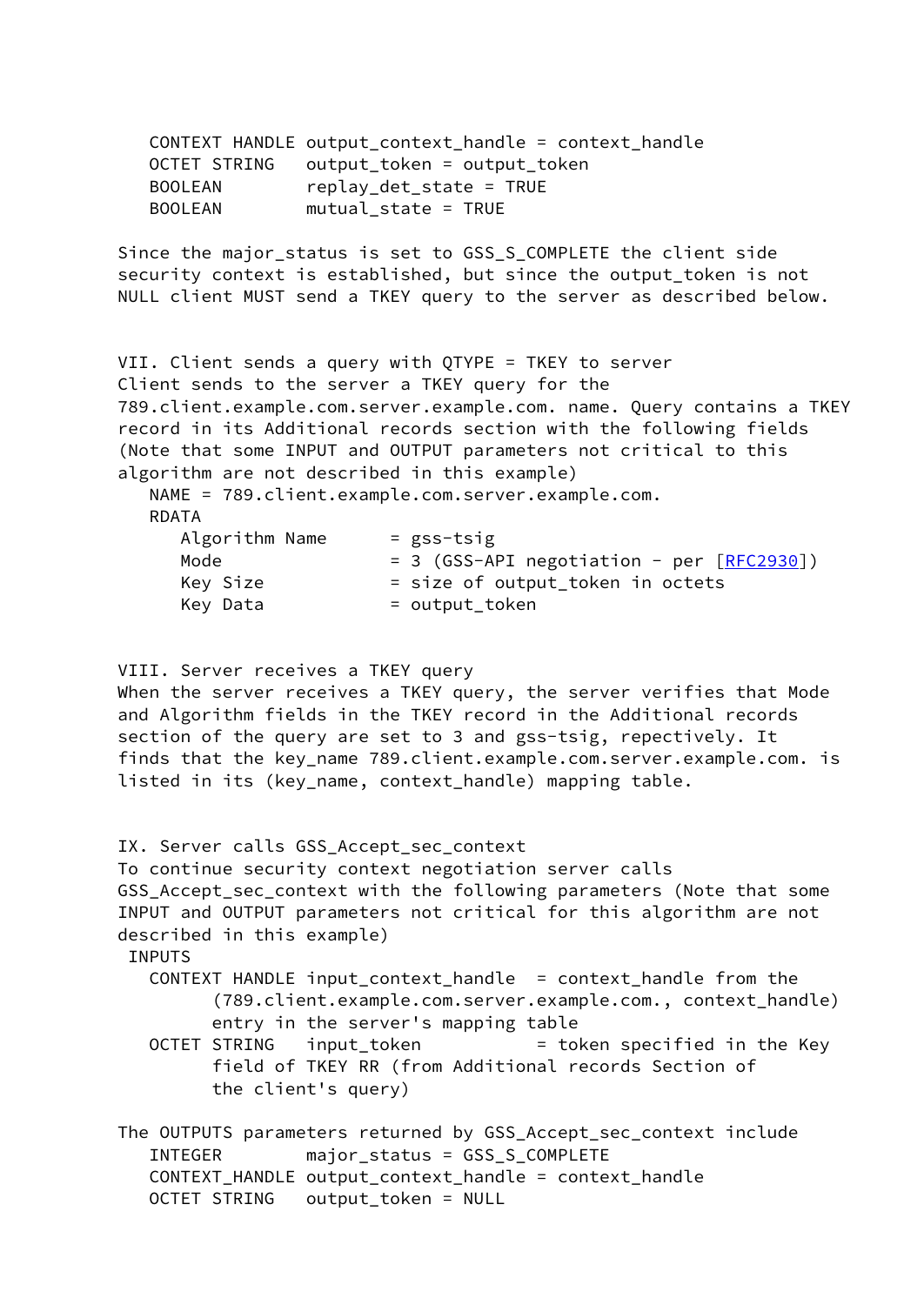| Since major_status = GSS_S_COMPLETE, the security context on the<br>server side is established, but the server still needs to respond to<br>the client's TKEY query, as described below. The security context<br>state is advanced to Context Established.                                                                                                                                                                                                                                                                                                                                                                                                                                                                                               |
|----------------------------------------------------------------------------------------------------------------------------------------------------------------------------------------------------------------------------------------------------------------------------------------------------------------------------------------------------------------------------------------------------------------------------------------------------------------------------------------------------------------------------------------------------------------------------------------------------------------------------------------------------------------------------------------------------------------------------------------------------------|
| X. Server responds to the TKEY query<br>Since the major_status = GSS_S_COMPLETE in the last server's call to<br>GSS_Accept_sec_context and the output_token is NULL, the server<br>responds to the TKEY query placing in the answer section a TKEY record<br>that was sent by the client in the Additional records section of the<br>client's latest TKEY query. In addition to this server places a<br>TSIG record in additional records section of its response. Server<br>calls GSS_GetMIC to generate a signature to include it in the TSIG<br>record. The server specifies the following GSS_GetMIC INPUT<br>parameters:<br>CONTEXT HANDLE context_handle = context_handle from the<br>(789.client.example.com.server.example.com., context_handle) |
| entry in the server's mapping table<br>= outgoing message plus TSIG<br>OCTET STRING message<br>variables (as described in [RFC2845])                                                                                                                                                                                                                                                                                                                                                                                                                                                                                                                                                                                                                     |
| The OUTPUTS parameters returned by GSS_GetMIC include<br>major_status = GSS_S_COMPLETE<br>INTEGER<br>OCTET STRING per_msg_token                                                                                                                                                                                                                                                                                                                                                                                                                                                                                                                                                                                                                          |
| Signature field in the TSIG record is set to per_msg_token.                                                                                                                                                                                                                                                                                                                                                                                                                                                                                                                                                                                                                                                                                              |
| XI. Client processes token returned by server<br>Client receives the TKEY query response from the server. Since the<br>major_status was GSS_S_COMPLETE in the last client's call to<br>GSS_Init_sec_context, the client verifies that the server's response<br>is signed. To validate the signature client calls GSS_VerifyMIC with<br>the following parameters:                                                                                                                                                                                                                                                                                                                                                                                         |
| <b>INPUTS</b>                                                                                                                                                                                                                                                                                                                                                                                                                                                                                                                                                                                                                                                                                                                                            |

 CONTEXT HANDLE context\_handle = context\_handle for 789.client.example.com.server.example.com. key\_name OCTET STRING message = incoming message plus TSIG

INTERNET-DRAFT GSS-TSIG February 28, 2003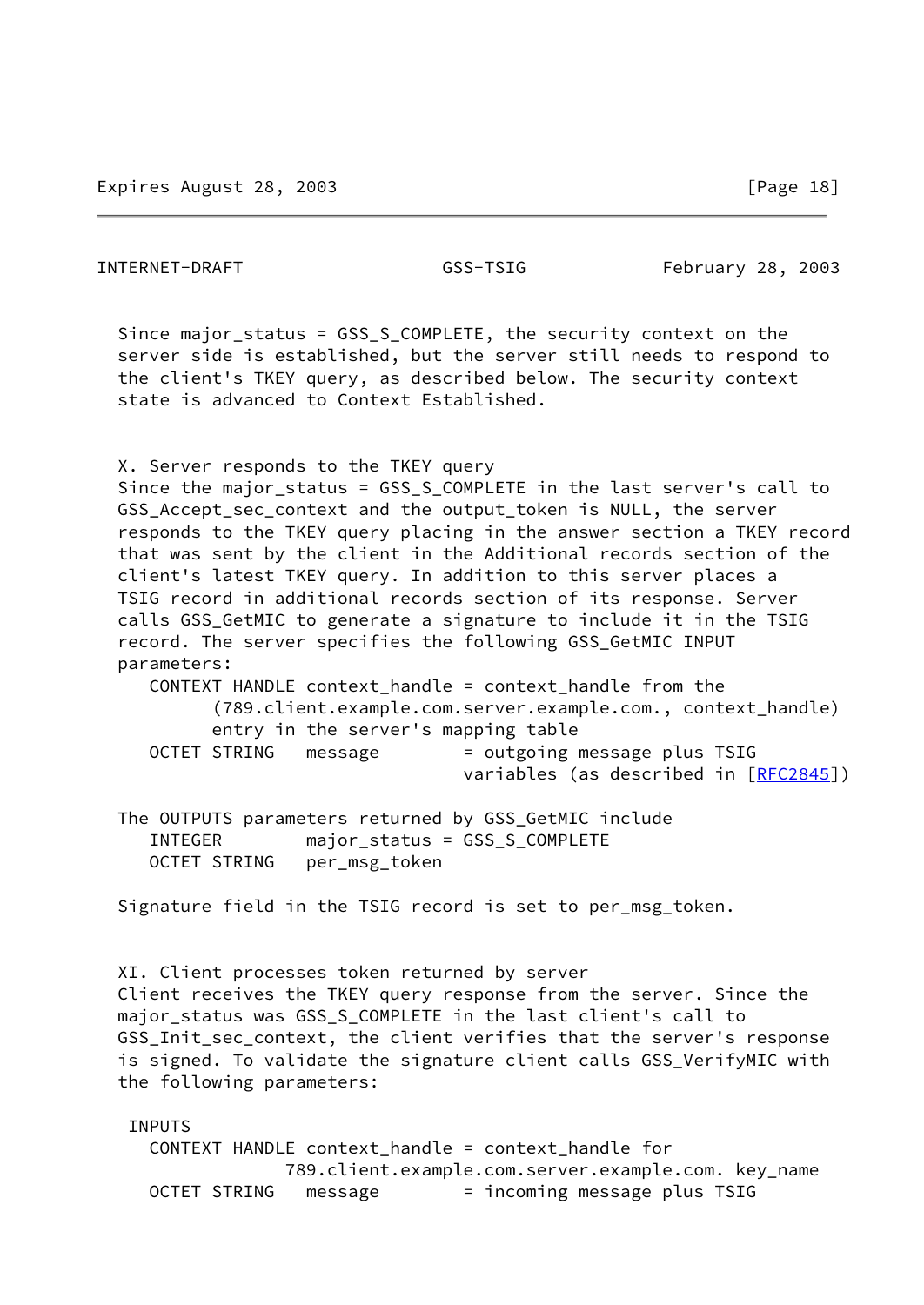variables (as described in [[RFC2845](https://datatracker.ietf.org/doc/pdf/rfc2845)]) OCTET STRING per\_msg\_token = Signature field from TSIG RR included in the server's query response

 Since the OUTPUTS parameter major\_status = GSS\_S\_COMPLETE, the signature is validated, security negotiation is complete and the security context state is advanced to Context Established. These client and server will use the established security context to sign and validate the signatures when they exchange packets with each other until the context expires.

Expires August 28, 2003 **Expires** August 28, 2003

<span id="page-22-0"></span>INTERNET-DRAFT GSS-TSIG February 28, 2003

<span id="page-22-2"></span>[7](#page-22-2). Security Considerations

This document describes a protocol for DNS security using GSS-API. The security provided by this protocol is only as effective as the security provided by the underlying GSS mechanisms.

All the security considerations from [RFC2845](https://datatracker.ietf.org/doc/pdf/rfc2845), [RFC2930](https://datatracker.ietf.org/doc/pdf/rfc2930) and [RFC 2743](https://datatracker.ietf.org/doc/pdf/rfc2743) apply to the protocol described in this document.

# <span id="page-22-3"></span>[8](#page-22-3). IANA Considerations

The authors request that the IANA reserve the TSIG Algorithm name gss-tsig for the use in the Algorithm fields of TKEY and TSIG resource records. This Algorithm name refers to the algorithm described in this document. The requirement to have this name registered with IANA is specified in [RFC 2845](https://datatracker.ietf.org/doc/pdf/rfc2845).

# <span id="page-22-1"></span>[9](#page-22-1). Conformance

The GSS API using SPNEGO [[RFC2478](https://datatracker.ietf.org/doc/pdf/rfc2478)] provides maximum flexibility to choose the underlying security mechanisms that enables security context negotiation. GSS API using SPNEGO [\[RFC2478](https://datatracker.ietf.org/doc/pdf/rfc2478)] enables client and server to negotiate and choose such underlying security mechanisms on the fly. To support such flexibility, DNS clients and servers SHOULD specify SPNEGO mech type in their GSS API calls. At the same time, in order to guarantee interoperability between DNS clients and servers that support GSS-TSIG it is required that

- DNS servers specify SPNEGO mech\_type
- GSS APIs called by DNS client support Kerberos v5
- GSS APIs called by DNS server support SPNEGO [\[RFC2478](https://datatracker.ietf.org/doc/pdf/rfc2478)] and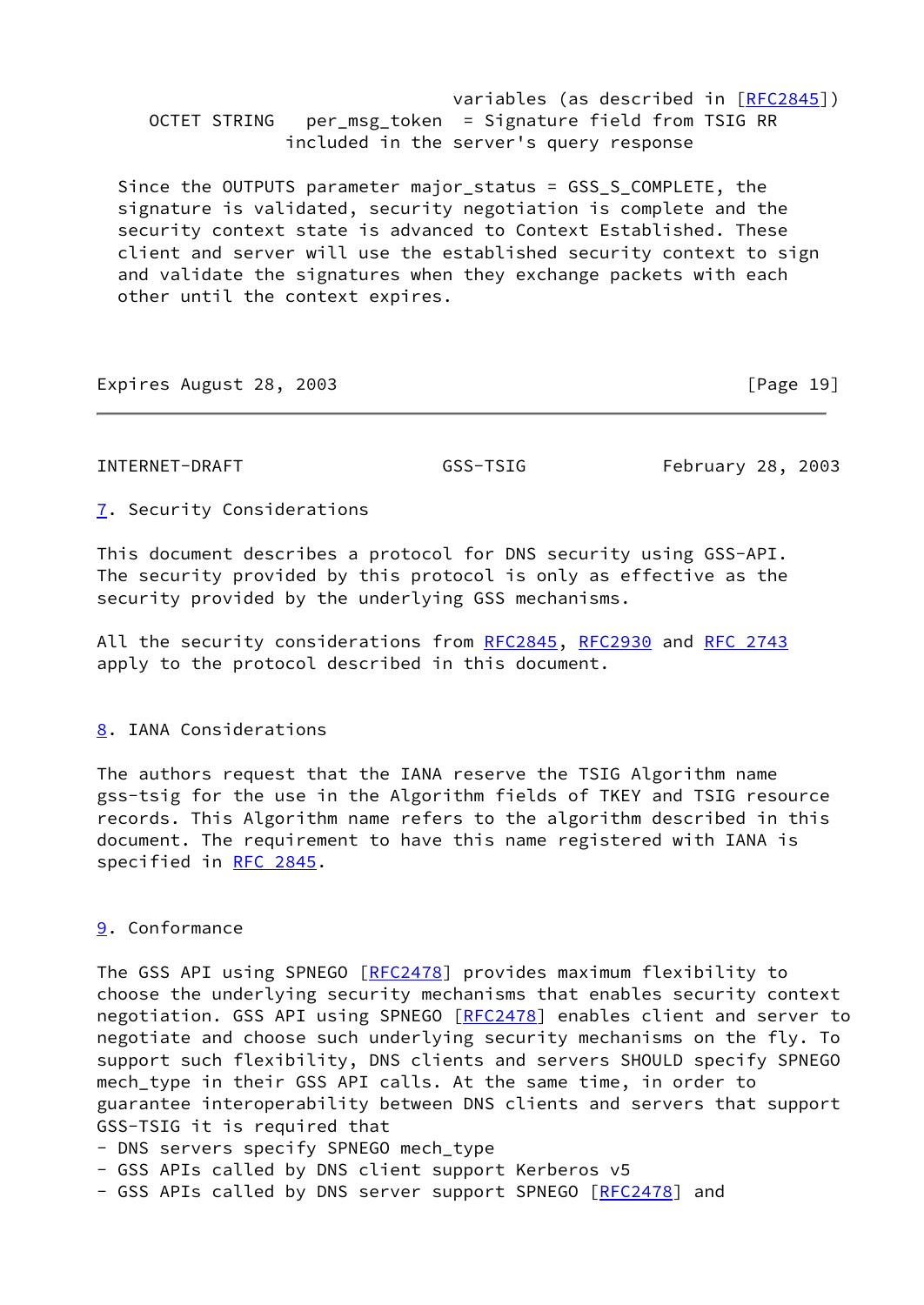Kerberos v5.

In addition to these, GSS APIs used by DNS client and server MAY also support other underlying security mechanisms.

## <span id="page-23-0"></span>[10.](#page-23-0) Acknowledgements

The authors of this document would like to thank the following people for their contribution to this specification: Chuck Chan, Mike Swift, Ram Viswanathan, Olafur Gudmundsson, Donald E. Eastlake 3rd and Erik Nordmark.

- <span id="page-23-1"></span>[11.](#page-23-1) References
- [RFC2743] J. Linn, "Generic Security Service Application Program Interface, Version 2, Update 1", [RFC 2743](https://datatracker.ietf.org/doc/pdf/rfc2743), RSA Laboratories, January 2000.

Expires August 28, 2003 **Expires** August 28, 2003

INTERNET-DRAFT GSS-TSIG February 28, 2003

- [RFC2845] P. Vixie, O. Gudmundsson, D. Eastlake, B. Wellington, "Secret Key Transaction Authentication for DNS (TSIG)", [RFC 2845,](https://datatracker.ietf.org/doc/pdf/rfc2845) ISC, NAI Labs, Motorola, Nominum, May, 2000,
- [RFC2930] D. Eastlake 3rd, "Secret Key Establishment for DNS (TKEY RR)", [RFC 2930,](https://datatracker.ietf.org/doc/pdf/rfc2930) Motorola, September 2000.
- [RFC2535] D. Eastlake 3rd, "Domain Name System Security Extensions," [RFC 2535,](https://datatracker.ietf.org/doc/pdf/rfc2535) IBM, March 1999.
- [RFC2137] D. Eastlake 3rd, "Secure Domain Name System Dynamic Update," [RFC 2137,](https://datatracker.ietf.org/doc/pdf/rfc2137) CyberCash, April 1997.
- [RFC2119] Bradner, S., "Key words for use in RFCs to Indicate Requirement Levels", [BCP 14](https://datatracker.ietf.org/doc/pdf/bcp14), [RFC 2119,](https://datatracker.ietf.org/doc/pdf/rfc2119) March 1997.
- [RFC1034] Mockapetris, P., "Domain Names Concepts and Facilities", STD 13, [RFC 1034,](https://datatracker.ietf.org/doc/pdf/rfc1034) November 1987.
- [RFC1035] Mockapetris, P., "Domain Names Implementation and Specification", STD 13, [RFC 1034,](https://datatracker.ietf.org/doc/pdf/rfc1034) November 1987.
- [RFC1964] Linn, J., "The Kerberos Version 5 GSS-API Mechanism",